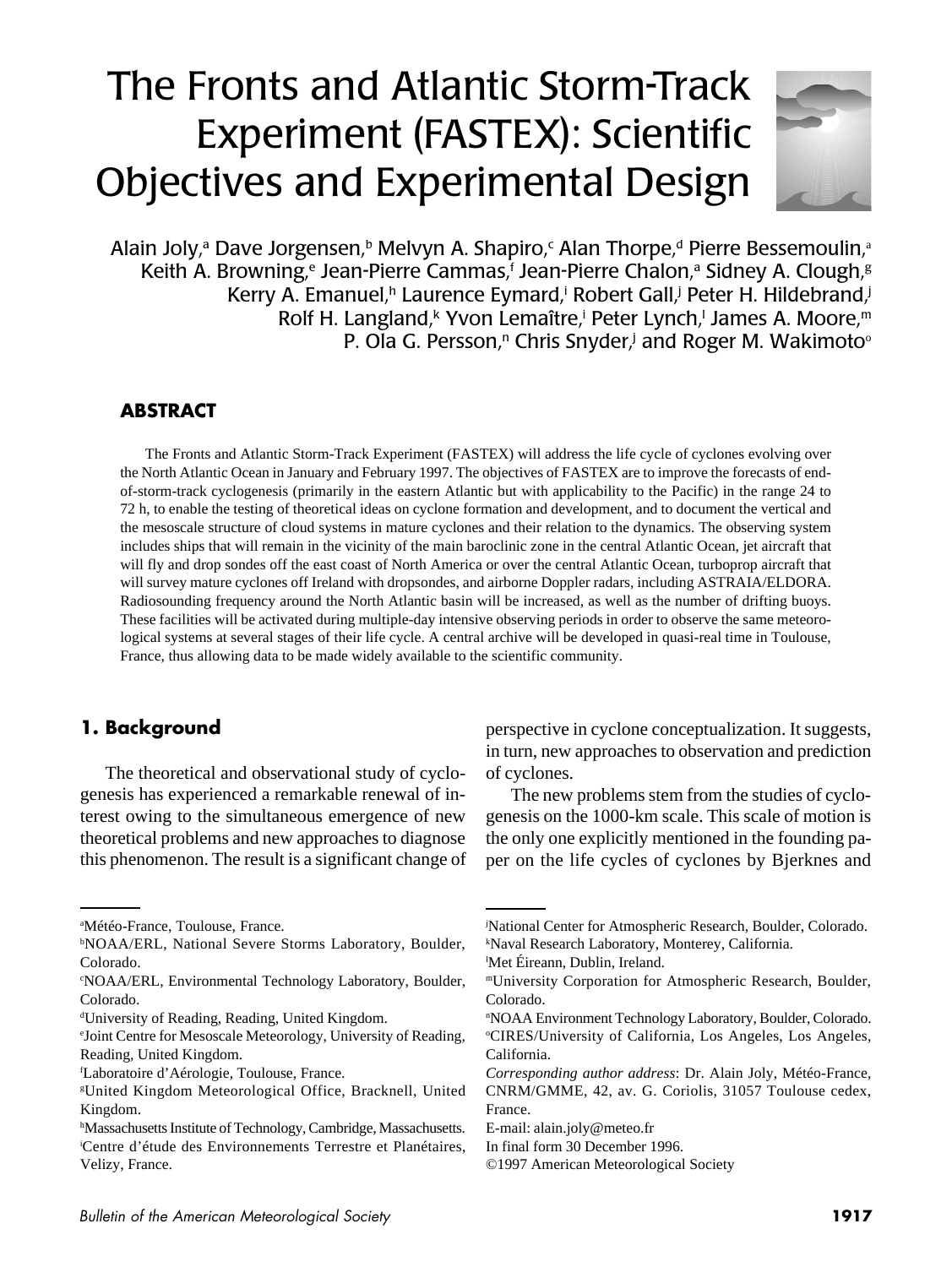Solberg (1922). This work related cyclones to previously existing fronts. The semigeostrophic theory of frontogenesis (Sawyer 1956; Eliassen 1962; Hoskins and Bretherton 1972) provides a simple but realistic description of atmospheric fronts. It may be worth recalling for reference that fronts combine rapid changes in temperature with vorticity maxima primarily localized near the vertical boundaries of the troposphere. Returning to 1000-km-scale cyclogenesis, the first idea was to provide an instability theory of frontal cyclogenesis in the same spirit as Charney (1947) and Eady (1949) did for the larger-scale cyclogenesis in jet flows. The fronts offer greater organization of the wind field than the simple baroclinic zone. This can lead to a new set of conditions under which normal mode instability can occur along a front. For example, remaining in the context of semigeostrophic theory see Schär and Davies (1990) or Joly and Thorpe (1990). The latter provides a review of a number of other approaches in a variety of dynamical frameworks. Malardel et al. (1993), however, point out that, on its own, the additional conversion mechanism that a frontal environment provides (downscale kinetic energy transfer due to the presence of wind shear) leads to active but shortlived systems with very little pressure deepening, in contrast to "bombs."

The new theoretical approaches result from the long-lasting questioning of the relevance of the normal mode stability analysis as a theoretical explanation of cyclogenesis. This question, together with the alternative approach of the development of already existing structures, had been voiced originally by Sutcliffe (1947), Kleinschmidt (1950), and Petterssen (1955); for a historical review, see Grønås and Shapiro (1997). Farrell (1985, 1989) provided the theoretical support to these views, applied originally to the explosive growth of large-scale waves in the context of quasigeostrophic dynamics. The general idea is that the same physical mechanisms present in the normal modes can be triggered much more efficiently by initial conditions involving organized precursors. The framework proposed by Farrell (1988) also addresses some of the difficulties noticed in the new work on frontal stability. For example, the timescale of frontogenesis is not different from that of frontal cyclogenesis, so the two mechanisms cannot be separated as neatly as the normal analysis requires. In the same spirit, it appears that time-dependent basic flows, not amenable to normal mode analysis in the strict sense [in spite of attempts such as Joly and Thorpe (1991)], can lead to new mechanisms for the development—or the absence of development—of cyclonelike features.

The combination of these new problems and approaches has led to new theoretical interpretations of cyclogenesis. Thorncroft and Hoskins (1990) illustrated the nonlinear development of a cyclone along the cold front of a baroclinic wave initiated by an upper-level (tropopause) feature. This upper anomaly overcomes the stabilizing effect of frontogenesis shown by Bishop and Thorpe (1994a,b). Bishop and Thorpe studied the effect of stretching deformation on moist frontal cyclogenesis. The effectiveness of the deformation to hinder cyclone formation is shown quantitatively. Bishop (1993) also explored the influence of deformation on the growth of a baroclinic wave. Joly (1995) generalized the results of Malardel et al. (1993) on the finite amplitude growth to a variety of initial conditions as well as to transient development: the baroclinic interaction appears to be the only mechanism that allows deepening greater than 10 mb. This does not imply that the nonbaroclinic systems are weak during their short life cycle: just the reverse, it shows that looking only at the pressure field can be misleading. It appears that a whole new set of ideas and hypotheses are now available for testing against observations. The meteorological subjects of interest are not the explosive large-scale waves but a wider spectrum of more or less modest cyclones, which form along preexisting fronts trailing behind large low pressure zones. These cyclones strongly depend on many properties of their environment: the baroclinicity; the presence of low-level frontal jets and frontogenetic forcing; and the existence of transient, organized features, for example, potential vorticity (PV) features. Figure 1 shows a recent example of the type of event of interest.

# **2. Why FASTEX?**

The ultimate objective, numerical forecast of these frontal or more generally, these "end-of-storm-track" cyclones, remains a serious practical problem, in spite of the continuous progress in numerical weather prediction. This was noted in the report by the French forecasters Beugin and Rochard (1991) describing the numerous difficult cases of storm landfall seen during the winter of 1989–90, in spite of a new generation of forecast models. This is illustrated by Fig. 2 showing successive forecasts of the 1996 storm of Fig. 1 from the European Centre for Medium-Range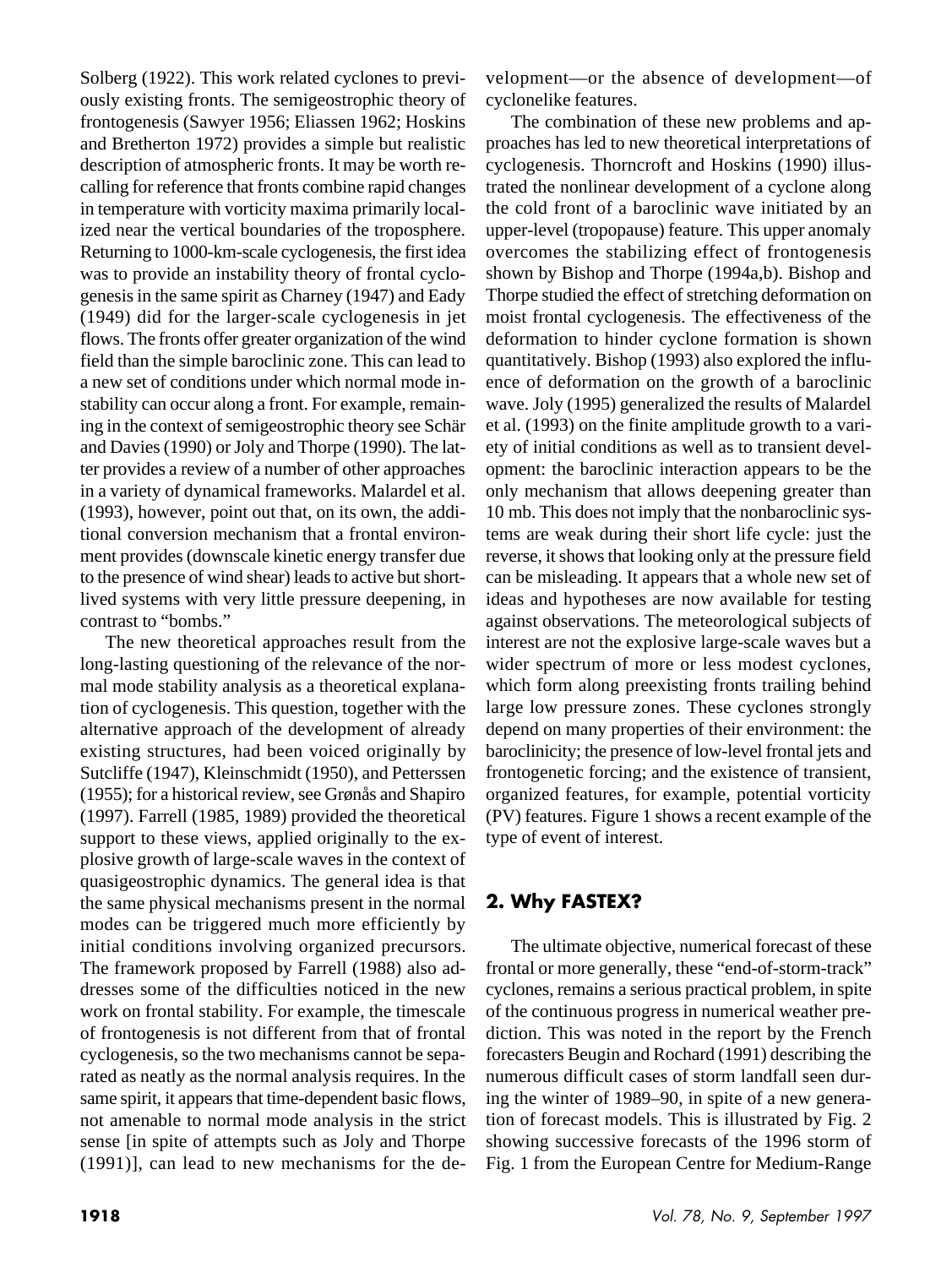Weather Forecasts (ECMWF) operational suite. Although the general cyclone characteristics are well predicted, an accurate forecast of precipitation over Ireland and of the wind over the English Channel varied with every new forecast, leading to little confidence in quantitative forecasts of these and other parameters. Clearly, however, the problem is not simply the ability of these models to represent cyclones properly, as some of the forecasts for a given event are excellent. This situation calls for a different approach, something else than, for example, trying to improve parameterizations. The problem is indeed related to the sensitivity of these developments to initial conditions. Incidentally, the change of perspective advocated by Farrell in the theoretical understanding of cyclogenesis directly leads to expect such a problem with cyclone forecasting (Farrell 1990). The richness of possible mechanisms makes the difficulty even larger than with the pure baroclinic development problem.

Beside the need to evaluate the new theoretical ideas of cyclogenesis, there is also a demand for improved, validated, conceptual models of cyclogenesis, including improvements to physical process parameterizations, which can help the assessments of real forecasts. There is a real need to explore technologies to provide, with a given model, a series of consistent successive forecasts in the range of 24–96 h, or at least to know whether this is conceivable. These requirements motivated the design of the Fronts and Atlantic Storm-Track Experiment (FASTEX).

Further motivations for FASTEX are requirements for improved understanding of the organization of clouds and their resulting impact on radiative balance, the current interest in the mesoscale structure embedded within cyclones, and other topics developed in section 4 below. The continuing improvements in observational technology also gives impetus to new measurements of cyclone structure and air motions. These are the areas where better understanding and better observations will be translated into validation and improvements of parameterizations, especially through the handling of cloud processes and air–sea interactions.



FIG. 1. An example of cyclone life cycle of interest to FASTEX. Within 24 h, the cyclone forms in the middle of the ocean as an open wave and hits the west coast with gale force winds. The cyclone is indicated by the large black L. The maps are a series of analyses from the Météo-France data assimilation system Arpège. Thin solid lines are surface pressure, contour interval 3 mb, except the 1015-mb reference contour, which is a heavy solid line. Other heavy lines, alternatively solid and dotted, are 925-mb wet bulb potential temperature.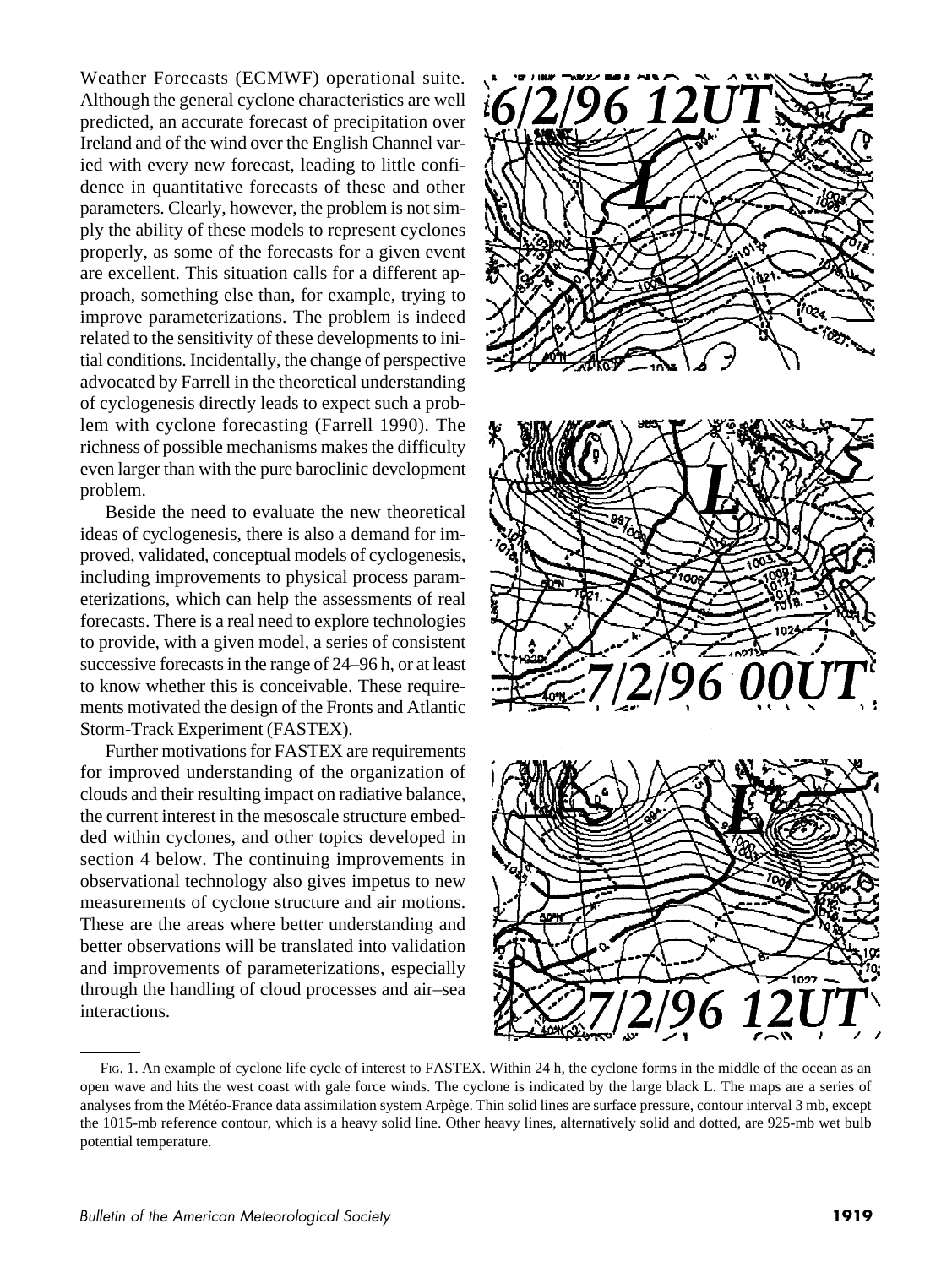

FIG. 2. A series of forecasts for 2 February 1996 1200 UTC, the same cyclone as in Fig. 1, together with the verifying analysis, taken from the ECMWF operational dissemination. Contours: mean sea level pressure every 3 mb. Shaded areas: 700-mb relative humidity larger than 80%.

The design of FASTEX benefited from two previous sets of field studies that were focused on cyclogenesis and frontal dynamics. The first was a series of field experiments conducted along the east coast of North America in the 1980s: the Genesis of Atlantic Lows Experiment (GALE; Dirks et al. 1988), the Experiment on Rapidly Intensifying Cyclones over the Atlantic (ERICA; Hadlock and Kreitzberg 1988), and the two successive field phases of the Canadian Atlantic Storms Program (CASP; Stewart et al. 1987; Stewart 1991). These experiments provided an understanding of the process of rapid or even explosive cyclogenesis taking place along the western boundaries of oceanic basins, a category of cyclones that is not the focus of FASTEX. The second series of field campaigns was European: the FRONTS-87 project (Clough and Testud 1988), organized by the United Kingdom and France to collect data to validate the semigeostrophic theory of frontogenesis and study frontal precipitation (see, e.g., Lagouvardos et al. 1993). More recently, the United Kingdom conducted the FRONTS-92 project (Browning et al. 1995) that extended the previous FRONTS work and laid the ground work for FASTEX.

The first outline of the main objectives of FASTEX and its proposed observing systems was prepared by Joly and Lalaurette (1991). They stressed the need to concentrate on life cycles rather than the mature stage and on weakly or moderately deepening systems. Shortly thereafter, because of strong links with long-term coooperation on theoretical work with

the United Kingdom and with FRONTS 92, FASTEX became a French and U.K. initiative. The preparatory work begun in 1993, after plans describing the preliminary project design had been reviewed by a panel that included a number of U.S. scientists. The first meeting of the Core Steering Group, including several U.S. representatives, took place in Toulouse, France, in 1993. U.S. agency participation was formulated at the first meeting of the Scientific Steering Group under the chairmanship of A. Thorpe in Silver Spring, Maryland, in March 1995. An outgrowth of this meeting was the addition of sev-

eral key additional scientific objectives related to the testing of adaptive observation strategies (see section 4b below) as a practical methodology of providing forecast improvements. Following inquires to Canada and a number of European countries, FASTEX soon became a large, joint project strongly supported by both American and European scientists and research and operational agencies, with regular planning meetings and production of documents, most notably the FASTEX Science Plan (Thorpe and Shapiro 1995), the FASTEX Operations Overview (Jorgensen and Joly 1995), and the FASTEX Operations Plan (Jorgensen et al. 1996a).

The present article summarizes these plans, beginning by defining the cyclones of interest (section 3) and formally presenting the scientific objectives (section 4). Section 5 presents the observing system and sampling strategies followed by a summary of the experimental design and decision making (section 6). Finally, the data management approach is outlined (section 7).

# **3. Climatology of FASTEX cyclones**

The objectives of climatological studies of Atlantic cyclogenesis are (i) to characterize properties of cyclones affecting the west coast of Europe, (ii) to determine frequencies of occurrence, and (iii) to derive some picture of their life cycle. The detailed results of the first part of this work are to be found in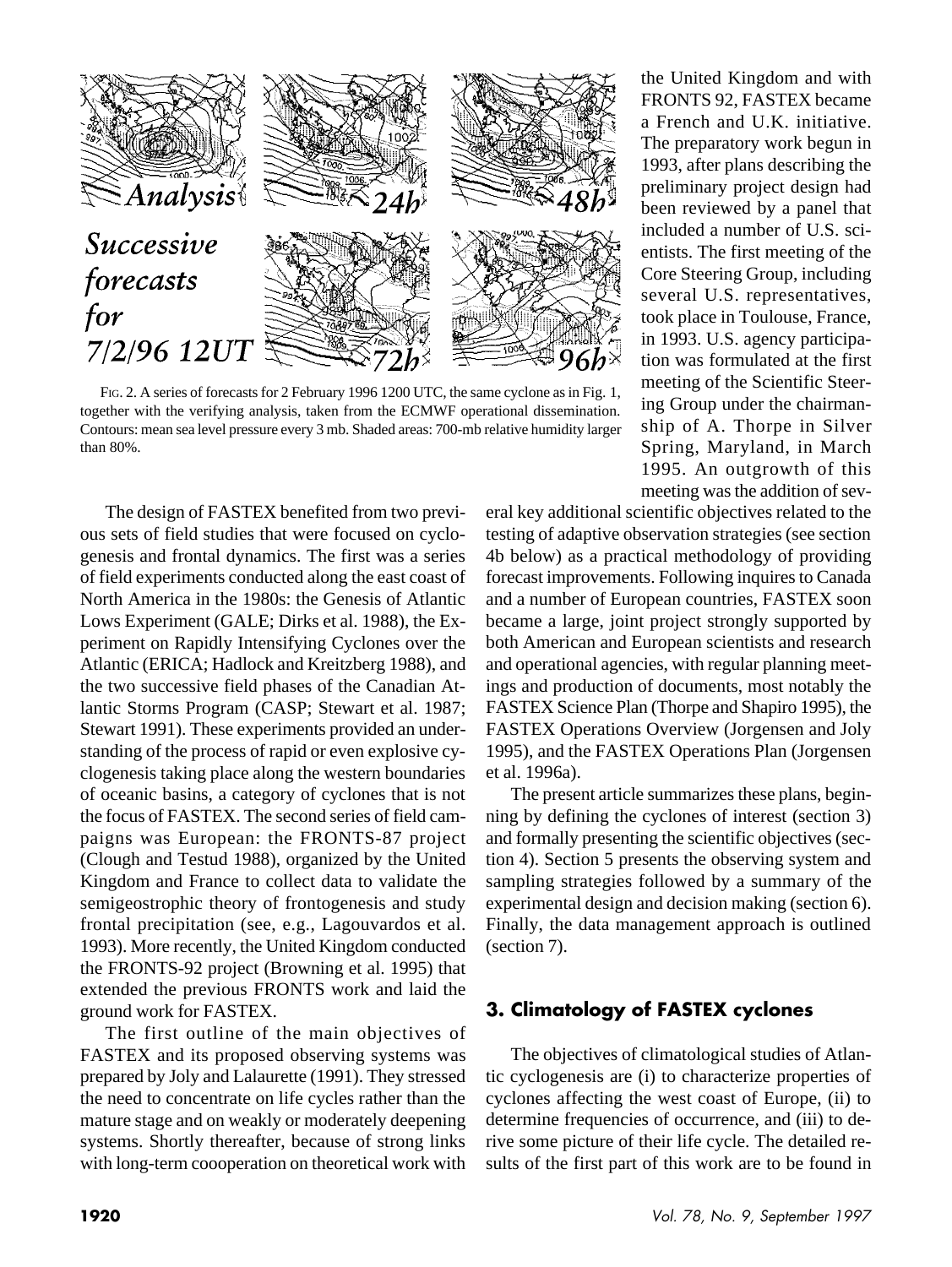Ayrault et al. (1995). This study has evolved into building a new, quantitative classification of North Atlantic cyclones. The results, derived from an automatic tracking algorithm (Ayrault 1995) employed here to tackle item (iii), will be published in due course.

The starting point for establishing the climatology of FASTEX cyclones is the classical work of Sanders and Gyakum (1980) and of Roebber (1984). These studies emphasize cyclones in the Pacific and Atlantic Oceans. They concentrated on explosively deepening cyclones and, from that point of view, find very little activity near the European coasts. This picture does not coincide with those of the French and U.K. community, who find that cyclones are reasonably frequent in the eastern Atlantic. The reason for the viewpoint discrepancy is that eastern Atlantic cyclones rarely develop into "bombs" (as defined in the above references) and their spectral properties are significantly different. This is clearly shown by Ayrault et al. (1995) based on an examination of ECMWF operational analyses of the winter seasons of 1984 to 1994 at full time resolution (6 h). With this approach, it is possible to analyze the "ultra-high" frequency variability of the atmosphere, and Ayrault et al. (1995) finds a peak at 0.5–1.5 days.

A distinctive characteristic of eastern Atlantic atmospheric circulation is the nature of its lowfrequency variability (characteristic period > 10 days): it is maximum. This means that the large-scale flow pattern, or the environment in which the cyclones evolve, undergoes large changes. To study cyclones in relatively homogenous large-scale environments, it is necessary to separate the large-scale flow in different weather regimes. Following the definition of Vautard et al. (1988), weather regimes are defined as persistent patterns of the large-scale flow. Three such persistent regimes are seen in the Atlantic. The *zonal* regime and the *Greenland anticyclone* regime correspond to a zonally extended baroclinic zone, more to the south in the second case. The *blocking* regime conversely correspond to a jet-flow deviated to the north near 40°W. For cyclones reaching Europe from the west, one of the first two regimes has to establish itself. The empirical frequency of occurrence of these regimes is shown by Fig. 3. It appears that the most favorable period for a zonal-like regime is the first half of January, with about 60%.

Another distinctive property of eastern Atlantic cyclogenesis is its characteristic timescale. The maximum of variability in the 2–6-day range is, during the



FIG. 3. Climatological frequency of weather regimes over the North Atlantic during the winter months. Derived from ECMWF analyses from 1986 to 1994. The onset of the zonal or of the Greenland anticyclone regimes implies cyclogenesis events for FASTEX, unlike the blocking regime. (Courtesy of Franck Ayrault.)

zonal regime, centered near 50°N and 45°W. The maximum of variability in the 0.5–1.5-day range is centered near 55°N and 25°W, that is at the eastern end of the high-frequency variability maxima that is often used to define the "storm-track." It has an amplitude in that range and area that is comparable to that in the 2–6-day range. This means that the FASTEX cyclones can be expected to be an equal mixture of rather well known baroclinic systems and a different kind that evolves more rapidly. The latter category indeed appears to be impossible to separate spectrally from fronts (in the temporal sense considered here), and so the successful techniques introduced by Blackmon et al. (1984) cannot be employed to outline the properties of these cyclones. Instead, an eventoriented technique must be employed. Using a simple approach, Ayrault et al. (1995) isolate two types of such frontal cyclones. Type 1 is a reduced-scale baroclinic wave that grows along a cold front. Type 2 grows as a warm-front-like feature in a predominantly diffluent, frontolytic environment. These preliminary results confirm two important ideas outlined in the introductory section: (i) the reduced scale (in time and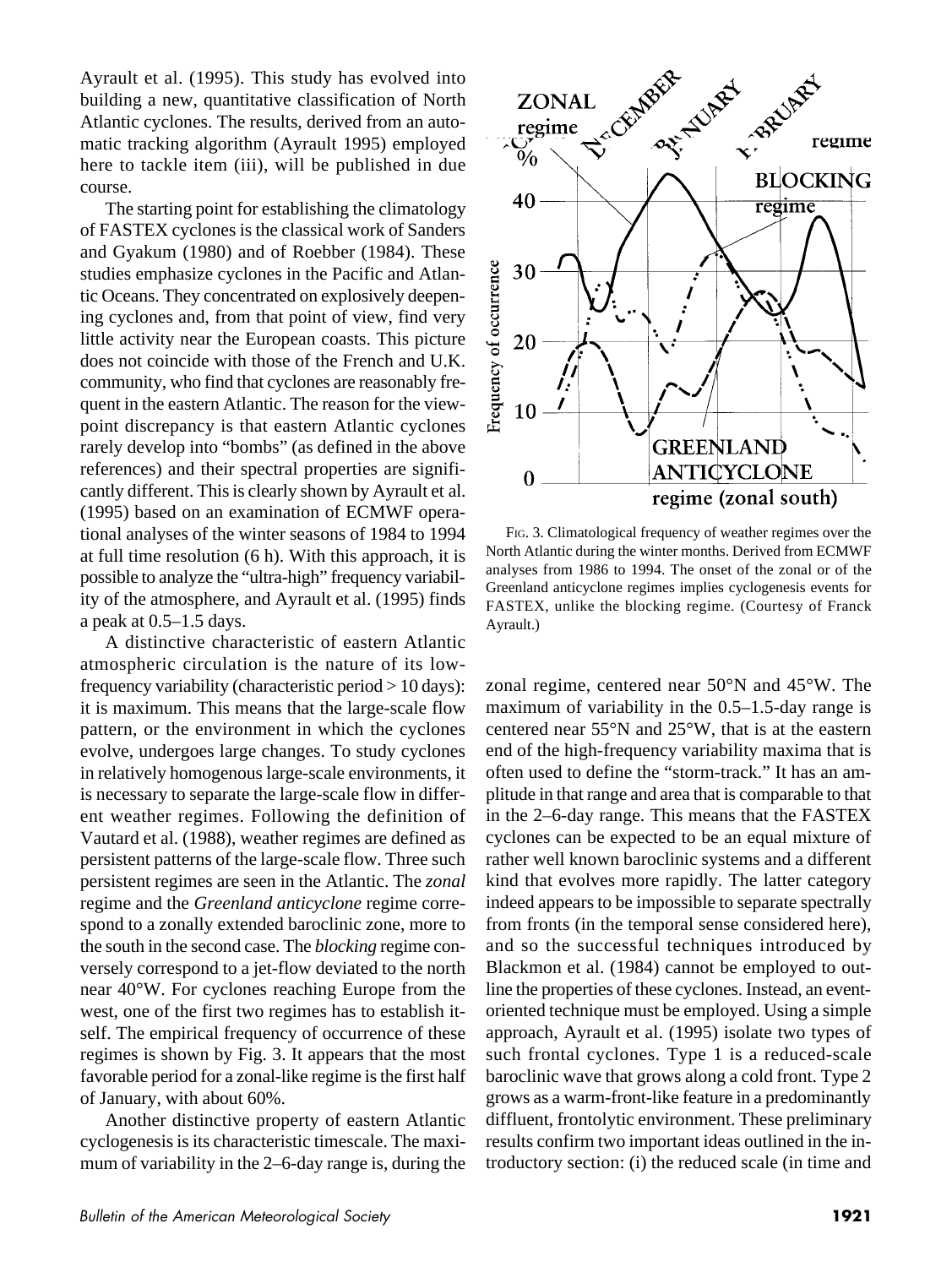space) of the cyclones that develop near the end of the classical storm tracks and (ii) the existence of newly identified types of cyclone that depend more on environmental properties, such as deformation, than baroclinicity. Similar remarks can be derived from a case study approach and conceptualization: see Browning and Roberts (1994) and Rivals et al. (1997). The latter in particular shows deformation fields and their influence.

These conclusions are currently being confirmed and sharpened by the use of a much more sophisticated tracking and relocating technique (Ayrault 1995). Some of these results are very useful for FASTEX planning. The events of interest are defined using vorticity at 850-mb level [pressure deepening is not a relevant criterion; see Ayrault et al. (1995)]. In addition, another criteria is that the cyclone must be reachable from Ireland (the reasons for this are given in section 5 below) and it must have a large enough amplitude  $(\zeta_{\text{max}} \ge 10^{-4} \text{ s}^{-1}, \text{ where } \zeta \text{ is the relative vorticity}).$ Figure 4 provides a detailed definition and shows the time distribution of these events for the past Januarys and Februarys for which ECMWF analysis is homogenous enough in a statistical sense. Over this period there are, on average, 11 cyclones within these 2



FIG. 4. An automatic tracking algorithm has been applied to 6 pairs of January and February months of ECMWF analyses. Cyclones having moved within a range of 800 km from western Ireland, with a maximum vorticity at 850 mb larger than  $10^{-4}$  s<sup>-1</sup> having increased in the previous 12 h, define a suitable event (a developing cyclone of significant amplitude). Each event is shown by a thick arrow at the time it occurred. The arrows of variable length correspond to the weather regime: ZO for zonal, GA for Greenland anticyclone, and BL for blocking. (Courtesy of Franck Ayrault.)

months. However, the interannual variability is large, with very active winters like 1990, which motivated a program like FASTEX in France, and uneventfull ones like 1989.

An important conclusion to be drawn from Fig. 4 is that cyclones rarely come as isolated individual events. On the contrary, they happen in surges, with very close chaining of two, three, or even more events. This is reminiscent of the Norwegian idea of "families" of cyclones. This chaining of events greatly effects the logistics and flight-planning strategy of FASTEX.

The climatology of events reveals information about cyclone life cycles. The result is shown in Fig. 5. The large black dots suggest the most frequent lowlevel path followed by these cyclones (although it is not an actual track). The dashed contours define areas that enclose 60% of the trajectories of the cyclones. The change in shape and, even more so, area conveys an idea of the dispersion of the trajectories at low levels. A drastic change of area can be seen between −48 and −60 h. It is not due to a sudden concentration of trajectories but to a dramatic increase of the total number of cyclones as time passes. In other words, quite a few new cyclones form within the large −48 h area. The upper-level components (at 300 mb) −48 h area. The upper-level components (at 300 mb) are indicated by the white dots on the figure. Their motion is significantly (and not surprisingly) more rapid. The dispersion is also larger and indicates that the notion of "most frequent location" is really meaningless. The −36 h upper-level area covers a fair are indicated by the white dots on the figure. Their motion is significantly (and not surprisingly) more rapid. The dispersion is also larger and indicates that



FIG. 5. Another result from the automatic tracking algorithm. Cyclones reaching the easternmost circle have been backtracked at two levels. Circles show the most frequent location: black circles at 850 mb, white ones at 300 mb. A pseudotrack is suggested by joining these independent modal locations with the heavy square dashes: this does not correspond, however, to an actual track and it only provides a rough order of magnitude of the phase speed. The areas enclosed by the dashed lines contain 60% of all trajectories at 850 mb, to give an idea of the dispersion between 0 h and −72 h (left-most dashed area). (Courtesy of Franck Ayrault.)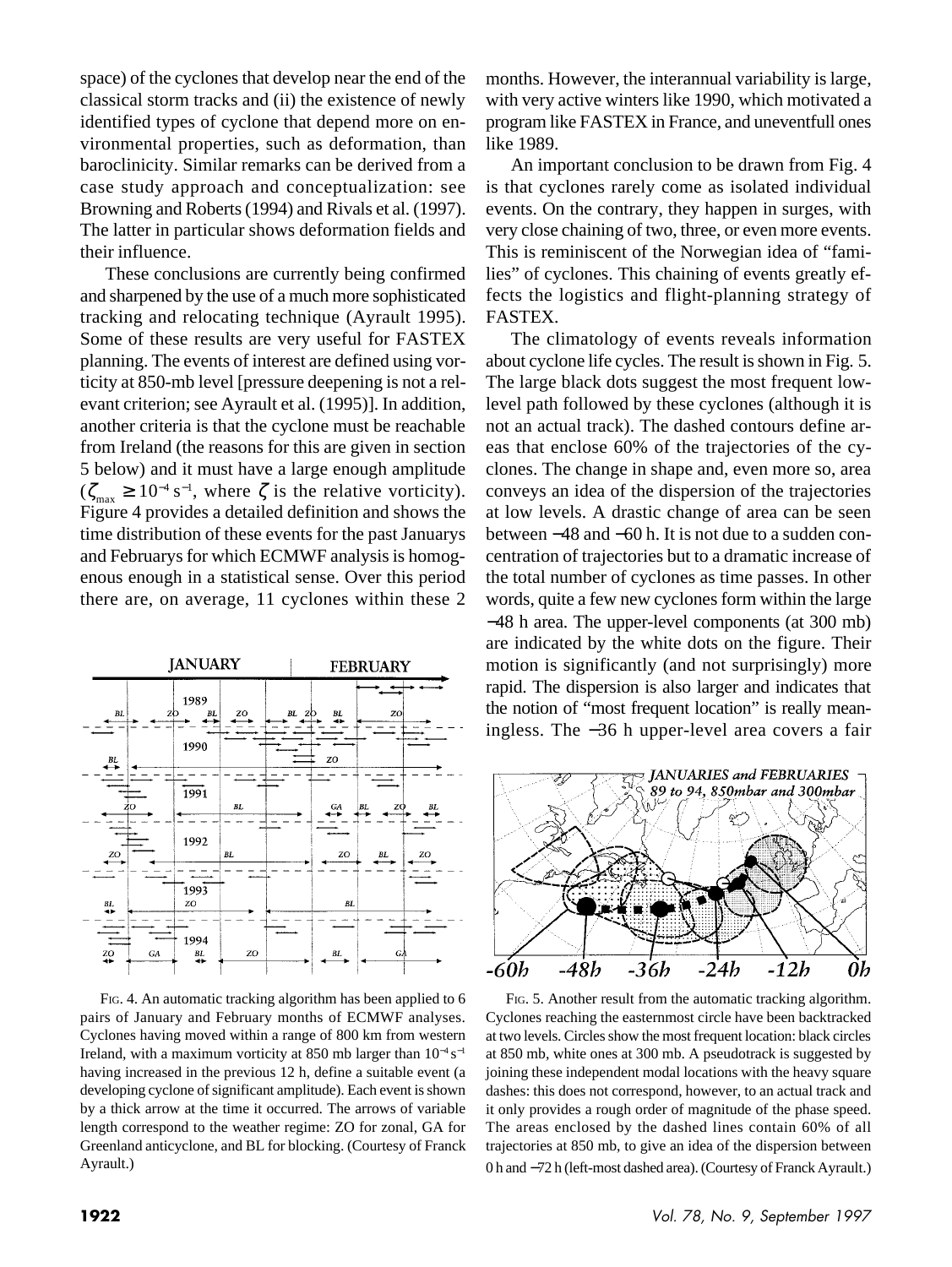amount of eastern Canada, including the Baffin Land, the south of Greenland, the Labrador Sea, and the Atlantic over to 40°W. This diagram denotes the timescale and locations that have to be sampled if the entire life cycle of cyclones is to be studied. The implication of this spread of locations to FASTEX targeting strategies is discussed in the following sections.

# **4. Scientific objectives**

Sections 1 and 2 explain the reasons that led us to propose FASTEX. To a large extent, these reasons determine the scientific objectives.

# *a. Dynamics of frontal cyclones*

The recent theoretical results presented above, supported by new case studies (e.g., Rivals et al. 1997), suggest the following hypotheses:

- The appearance or genesis of a cyclone at low levels (step 1) involves a variety of mechanisms, but its subsequent development (step 2), if it occurs, involves only one mechanism, a baroclinic interaction with upper levels. These two stages may be separated by a few days of essentially nondevelopmental behavior.
- The genesis mechanisms include (1) the presence of a dynamically unstable quasi-steady low-level frontal environment [(in the sense of Charney and Stern 1962)] or (2) the triggering of the same energy conversion mechanisms as in the instability theory by a precursor structure in an environment that then does not need to be unstable. Also (3), the active participation of the environmental flow is expected to play a crucial role through, for example, its induced deformation field.
- The development mechanism, the baroclinic interaction, results primarily from either upper-level preexisting potential vorticity anomalies or from the upscale growth of the new, low-level cyclone generating its own upper-level component. A consequence is that a cyclone can go through several stages of baroclinic development with transient upper-level coupling.

To address these issues, thermal and dynamical observations have to be collected when a low-level cyclone forms, possibly prior to this on occasion, as well as when it develops or reaches its mature stage. Also, not only the cyclone should be measured, but a fair portion of its environment as well.

# *b. Cyclone predictability*

FASTEX is also motivated by the practical forecast problem continuously posed by these cyclones. Part of the answer is to obtain, as a result of the dynamical objectives, a new set of theoretically and observationally validated conceptual models. These will identify the key properties of the flow that need to be observed and analyzed properly.

There is another approach, though, that is complementary to the previous one. Indeed, it may not be enough to get the generating mechanisms right to obtain a good forecast. It is also necessary to keep the error level in other parts of the flow as low as possible. FASTEX cyclones may form, as has been said above, in several different ways. This also means that small initial errors in the analysis have just as many different ways to grow, sometimes very rapidly, and wreck the forecast. The predictability of cyclogenesis depends, therefore, on improved control of analysis and forecast error growth.

A possible practical solution is to concentrate measurements in the areas where small uncertainties may cause the greatest threat to the forecast quality. These areas, assumed to be few in numbers and relatively local in space, will obviously depend on the current flow. Hence the idea of an *adaptive observing system.*

The basic concept is to concentrate measurements on areas that are dynamically critical for a proper prediction of cyclogenesis downstream of these zones in the next 24 to 36 h. Another key idea is that these areas should be objectively determined or predicted. At least part, and perhaps all of, the answer can be provided by adjoint models.

FASTEX is designed to allow the first full-scale feasability test of one or several adaptive observation strategies. This relates FASTEX to the U.S. Weather Research Program. A more detailed discussion of this new approach to observation can be found in Snyder (1996) or Palmer et al. (1997).

# *c. Cyclone cloud systems*

Cloud-microphysical processes can be critical to the detailed evolution of cyclones and are essential to their impact on climate. There are two important issues that call for detailed measurements, using new technologies, of the cloud systems associated with FASTEX cyclones.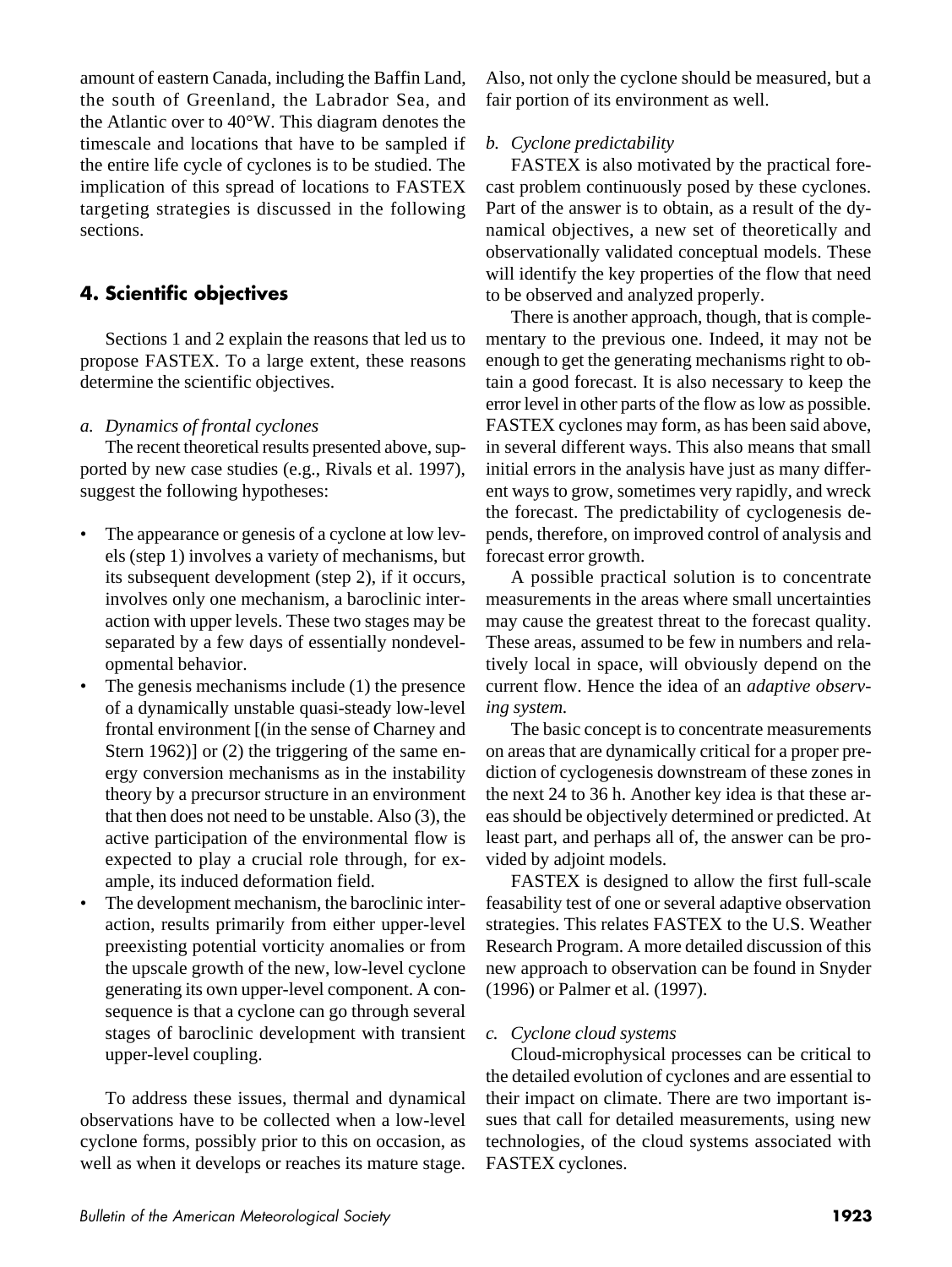#### 1) INTERNAL STRUCTURE OF LAYER CLOUDS

The first issue is to improve the understanding of the internal organization and properties of the clouds themselves. The characteristic feature of these clouds is their arrangement into layers and bands. A recent review of the current knowledge as well as of the gaps in this knowledge is offered by Ryan (1996).

There are several critical aspects of the vertical structure of the cyclone clouds.

- The first is the multiple layering of clouds, including the vertical distribution of the microphysical composition, especially at cloud top and base, and in the melting layer. The radiative properties of the cloud system will, for example, primarily depend on the optical properties of the cloud top and bottom boundaries. The presence of a melting layer implies a region of enhanced liquid water that is important both radiatively and for precipitation rate control.
- Another critical aspect of layered clouds is the distribution of latent heating, an essential part of the dynamical and microphysical feedback.
- Within a storm, the horizontal distribution of these vertical profiles is inhomogeneous and a better knowledge of their distribution is required. The water budget and precipitation efficiency of these cloud systems is not well known either.

Deficiencies or uncertainties in the knowledge and treatment of these properties within models impacts on the long-term effect of these systems seen as a population (the role of these cloud systems in the climate). It also strongly influences the interpretation of radiative measurements, such as in remote sensing inversion. The latter is an often downplayed issue but is essential if satellite-based measurements of temperature and water distribution are to be used more.

In this area, FASTEX is a contribution to the Global Energy and Water Cycle Experiment (GEWEX) Cloud System Study program (Browning 1994). The impact of layer clouds on climate and the need for documenting the related processes are defined by R. Stewart et al. (1996, manuscript submitted to *Advances in Geophysics*). A gap in the present datasets identified in these two papers is a series of measurements performed well off the coasts, above the open ocean.

The cloud system associated with a FASTEX storm must be observed on at least two scales. To understand the coupling with the dynamics on the scale of the cyclone, an overall knowledge of the large-scale ascent zones and cloud areas is required. At the same time, the internal distribution of vertical layering, water distribution, and heating is needed. Airborne Doppler radars such as ASTRAIA/ELDORA mounted on the National Center for Atmospheric Research (NCAR) Electra aircraft (Hildebrand et al. 1996), and the National Oceanic and Atmospheric Administration (NOAA) P-3 (Jorgensen et al. 1996b), aided by some in situ microphysical measurements, can provide this multiple-scale information. In vertical mode, it can also describe cloud layering.

# 2) CLOUD-EMBEDDED MESOSCALE DYNAMICS

The second issue related to the cyclone cloud system is that its organization is affected by various kinds of mesoscale activity. One aspect is the presence of rainbands: examples relevant to the kind of systems observed on the European west coast can be found in Lemaître and Scialom (1992) and Browning et al. (1997). Besides the reorganization of the synopticscale ascent, there is also the breakup of frontal zones or precipitating bands into line segments and sometimes into mesoscale vortices. An example of the former is given by Browning and Roberts (1996). An example of vortices within a (strong) midlatitude low is studied by Neiman et al. (1993). The processes involve complex interactions between diabatic processes (moist processes, surface fluxes) and dynamical ones. Many unsolved questions relating to the formation and structure of these features require, as for the larger-scale ones, the documentation of their life cycle. Because they occur within cloudy air, the same new airborne Doppler radar technology can often provide the required data. The origin of some mesoscale bandedness appears to depend on dynamical conditions at the rear part of the cyclone (e.g., Browning et al. 1995). This can be studied using dropsondes.

In agreement with the Gewex Cloud System Study (GCSS) plans, results in these areas will be translated into work done on the parameterization of cloud processes for large-scale models. Browning (1994) outlines a strategy that links uneven observations of cloud systems to their parameterization.

# *d. Air–sea interaction objectives*

Very little is known of the behavior of the atmospheric boundary layer and its interaction with the ocean surface in areas combining large fetch and strong winds  $($  > 15 m s<sup>-1</sup> $)$ . Outstanding issues for understanding high-wind, open-ocean processes are similar to those already dealt with for lower wind speeds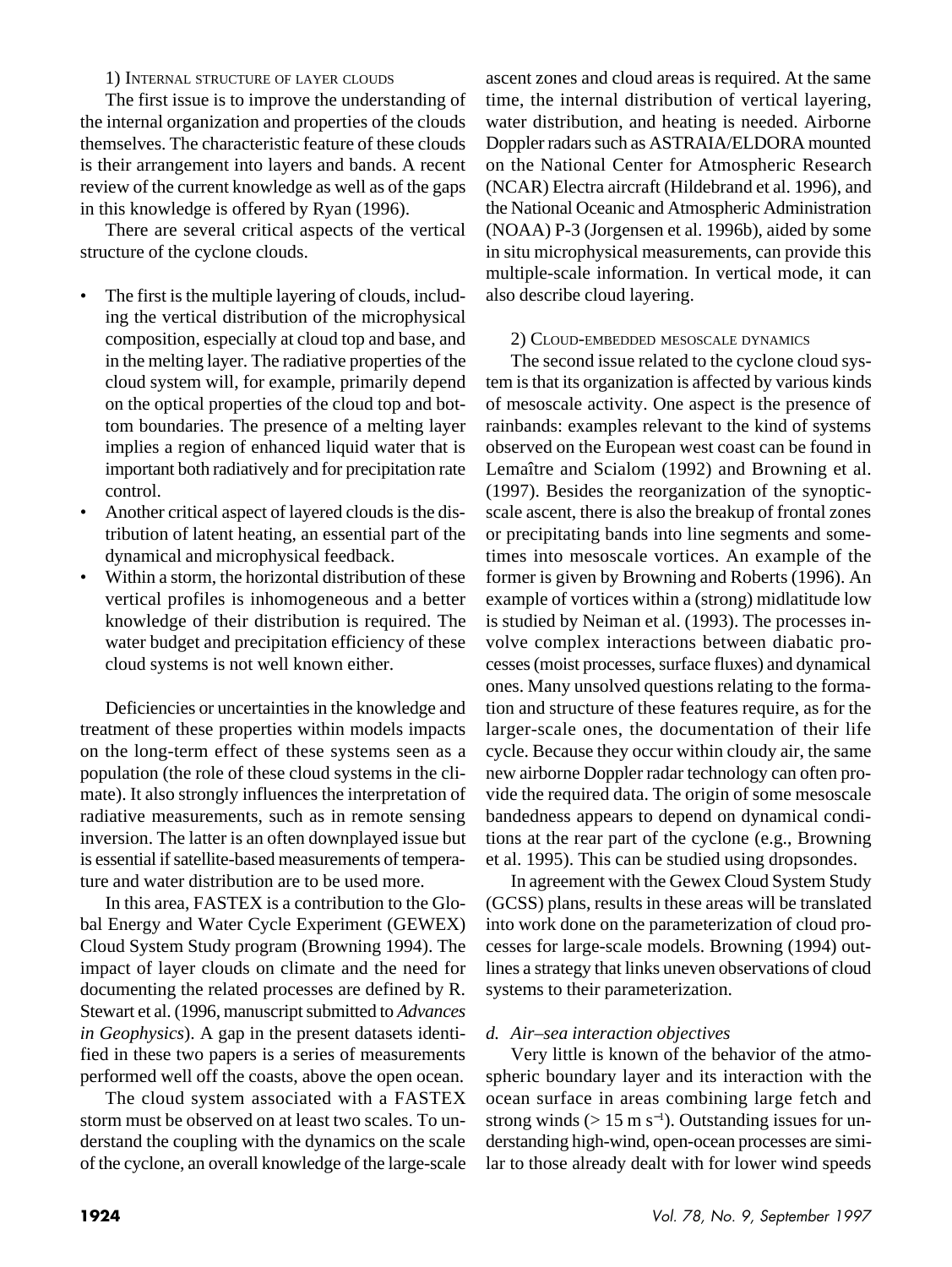(e.g., Dupuis et al. 1995; Fairall et al. 1996). These include the relationships of the coefficients for drag, sensible and latent heat fluxes to the environmental wind speed, stability, and sea state; the feedback relationship between the sea state (e.g., directional waveheight spectrum) and the drag coefficient via the surface roughness; the applicability of relationships relating stress to ocean-surface roughness. Also of interest are the role of sea spray for the latent heat flux (e.g., Fairall et al. 1995); the accuracy of various flux sampling methods; and the impact of nonsteady state atmospheric and oceanic conditions; the structure and variability of the midocean, extratropical, atmospheric boundary layer.

Although the parameterizations of the air–sea interaction processes are quantitatively uncertain for these strong-wind conditions, the processes are important for atmospheric modeling. Since model representations of the lower troposphere over the oceanic regions have minimal input from data, the representations are very dependent on the accuracy of the model, including the parameterizations of the air–sea exchange processes and atmospheric boundary layer associated with moderate-to-strong winds and rough seas. However, since current parameterizations are not based on data relevant to these extreme conditions, these cases will likely generate significant errors, especially in the downwind half of the ocean basin. How important are such model errors? Sensitivity studies show that air–sea exchanges of heat and momentum, especially before the rapid deepening stage and in the warm sector of the storm, have a significant impact on the development of extratropical marine cyclones (Davis and Emanuel 1988; Kuo et al. 1991; Langland et al. 1995). Increases in the surface roughness due to increases in the wind speed have also been shown to impact idealized marine cyclogenesis (Doyle 1995).

Because of the lack of data just described, parameterization uncertainties, and the apparent importance of the air–sea interaction processes, the most important experimental objective of the air–sea interaction component of FASTEX is to obtain a ship-based collection of rare measurements of heat, moisture, and momentum fluxes in a high wind speed  $(> 15 \text{ m s}^{-1})$ , open-ocean environment; the necessary associated sea state measurements; and the quasi-continuous monitoring of the midoceanic boundary layer structure. These will provide the necessary input to develop new schemes and study their impact in new case studies.

Furthermore, the purely marine cyclones that ultimately hit the west border of the ocean form in the area where the Gulf Stream is disrupted into several branches and vorticies. There also is a maximum loss of heat in the same location that, most likely, benefits to the atmosphere. It could favor cyclogenesis by reducing the tropospheric static stability (the preconditioning mechanism).

# *e. Other objectives*

Another FASTEX objective is to gather highquality datasets to test a variety of data assimilation methods, such as a variational approach (in three and ultimately four dimensions) that will utilize the dropsondes. A series of observing system experiments will be conducted to determine the data requirements (precision and resolution) that are needed to properly reconstruct the structure and evolution of synoptic and subsynoptic cyclones. The importance of a good knowledge of the distribution of water vapor and of condensed water will also be studied. The results can then be translated into an assessment of the ability of current and future remote sensors of temperature and water vapor to provide the required information.

This broad set of objectives has been constructed and will be studied by the FASTEX Scientific Steering Group (Table 1). An appendix is provided that expands the many short form terms used in this paper.

# **5. The FASTEX observing system**

To address the two primary FASTEX science objectives, a relatively large observing system is required. A summary of all sounding platforms and facilities is presented in Table 2. Multiple scale observations are required, particularly from the incipient stage, where both the environment and cyclone precursors are of interest. At the mature stage, the mesoscale features and their environment are of interest. The requirement is, thus, for multiple time and multiple scale sampling. Furthermore, because of the wide geographic distribution of Atlantic cyclones and their precursors, the observing system must be mobile.

# *a. Overview*

One of the most challenging aspects of FASTEX is to observe a cyclone throughout its life cycle. Our approach is to define several adjacent areas of observations in the Atlantic, in a flexible way, correspond-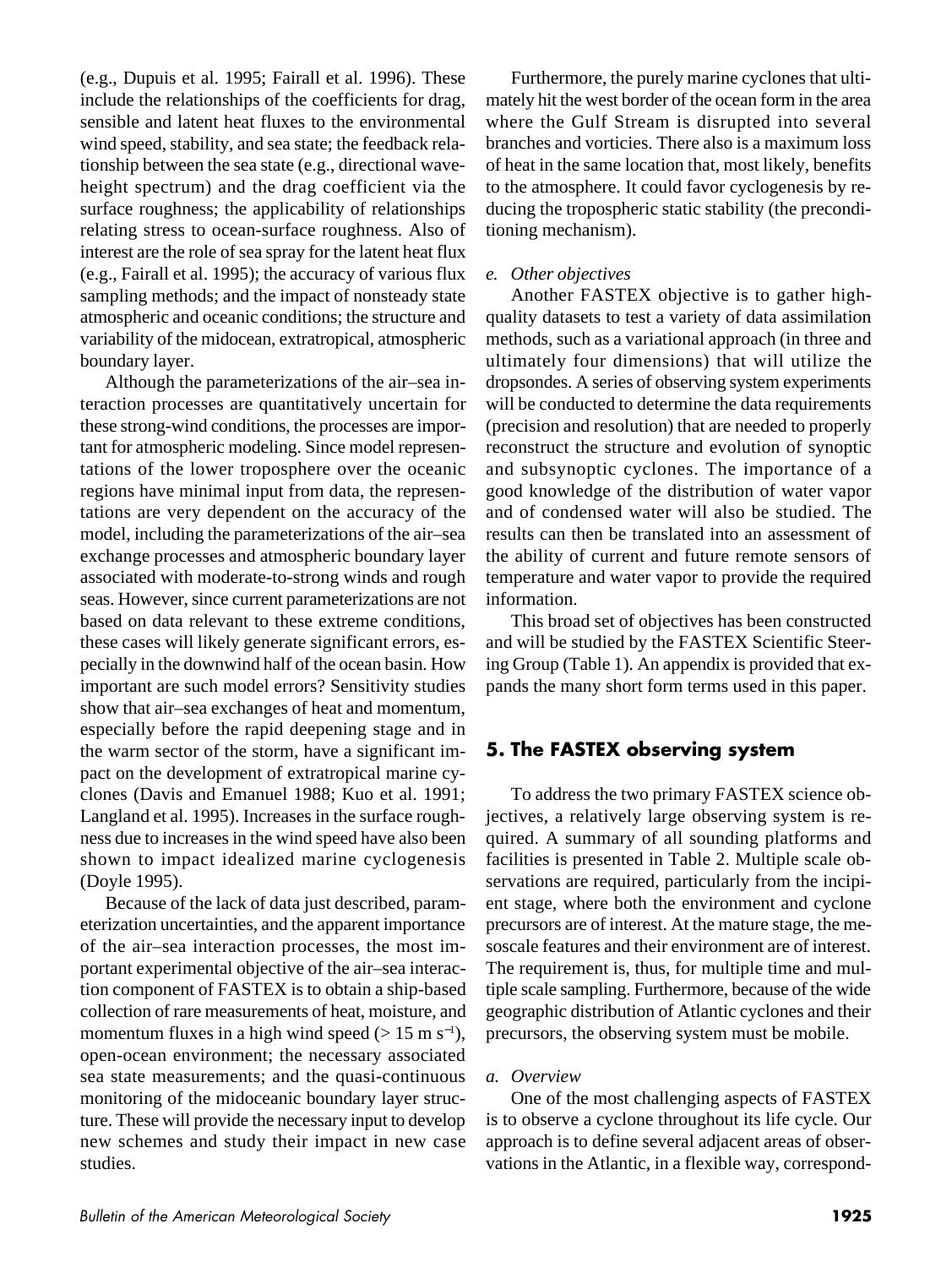| A. J. Thorpe, chairperson | Univ. of Reading (UK)     | R. Langland       | NRL (USA)                |
|---------------------------|---------------------------|-------------------|--------------------------|
| P. Bessemoulin            | Météo-France (F)          | Y. Lemaître       | CETP(F)                  |
| K. A. Browning            | Univ of Reading (UK)      | A. Lorenc         | UKMO (UK)                |
| D. Cadet                  | <b>INSU-CNRS</b> (F)      | P. Lynch          | Met Éireann (IRL)        |
| J. P. Cammas              | Lab d'Aérologie (F)       | <b>B.</b> Martner | NOAA (USA)               |
| J. P. Chalon              | Météo-France (F)          | P. Mascart        | Lab d'Aérologie (F)      |
| S. A. Clough              | UKMO (UK)                 | S. Nelson         | NSF (USA)                |
| Ph. Courtier              | CNES(F)                   | T. E. Nordeng     | DNMI(N)                  |
| P. Dubreuil               | AES (CA)                  | H. Olafsson       | VI (ICL)                 |
| K. A. Emanuel             | MIT (USA)                 | J. Pailleux       | WMO/COSNA                |
| L. Eymard                 | CETP(F)                   | P.O.G. Persson    | CIRES/NOAA (USA)         |
| C. Fairall                | NOAA (USA)                | J. Rasmussen      | <b>NOAA</b> (USA)        |
| R. Gall                   | NCAR (USA)                | F. Roux           | Lab d'Aérologie (F)      |
| T. Hewson                 | UKMO (UK)                 | M. A. Shapiro     | NOAA (USA)               |
| P. Hildebrand             | NCAR (USA)                | C. Snyder         | NCAR (USA)               |
| P.V. Hobbs                | Univ. of Washington (USA) | A. Staniforth     | AES (CA)                 |
| A. Joly                   | Météo-France (F)          | R. Stewart        | AES (CA)                 |
| D. Jorgensen              | NOAA (USA)                | J. Testud         | CETP(F)                  |
| T. Johannesson            | VI (ICL)                  | C. Velden         | Univ. of Wisconsin (USA) |
| K. Katsaros               | <b>IFREMER</b> (F)        | R. Wakimoto       | UCLA (USA)               |
| D. Keyser                 | SUNY (USA)                |                   |                          |

TABLE 1. FASTEX Scientific Steering Group.\*

\* Country key—CA: Canada; F: France; ICL: Iceland; IRL: Ireland; N: Norway; UK: United Kingdom; and USA: United States.

ing to various stages of cyclone evolution. Then, appropriate facilities are distributed in these areas.

Three areas have been defined (Fig. 6). Cyclones at their mature stage will be observed in the vicinity of the west coast of Europe. Given the dominant northeastern orientation of storm tracks in all weather regimes, the appropriate base from which to investigate mature cyclones with turboprop aircraft is a far west location in northen Europe, namely Ireland. This area is called the multiscale sampling area (MSA). The regions upstream of the MSA are suitable for the observation of incipient conditions or precursors to cyclogenesis. The westernmost upstream region is termed the far upstream area (FUS). As seen in Fig. 5, the FUS would normaly be the location of cyclone precursors 48 or 60 h before reaching the MSA. The region of the central Atlantic (near upstream domain or NUS) will be the location of the early stages of cy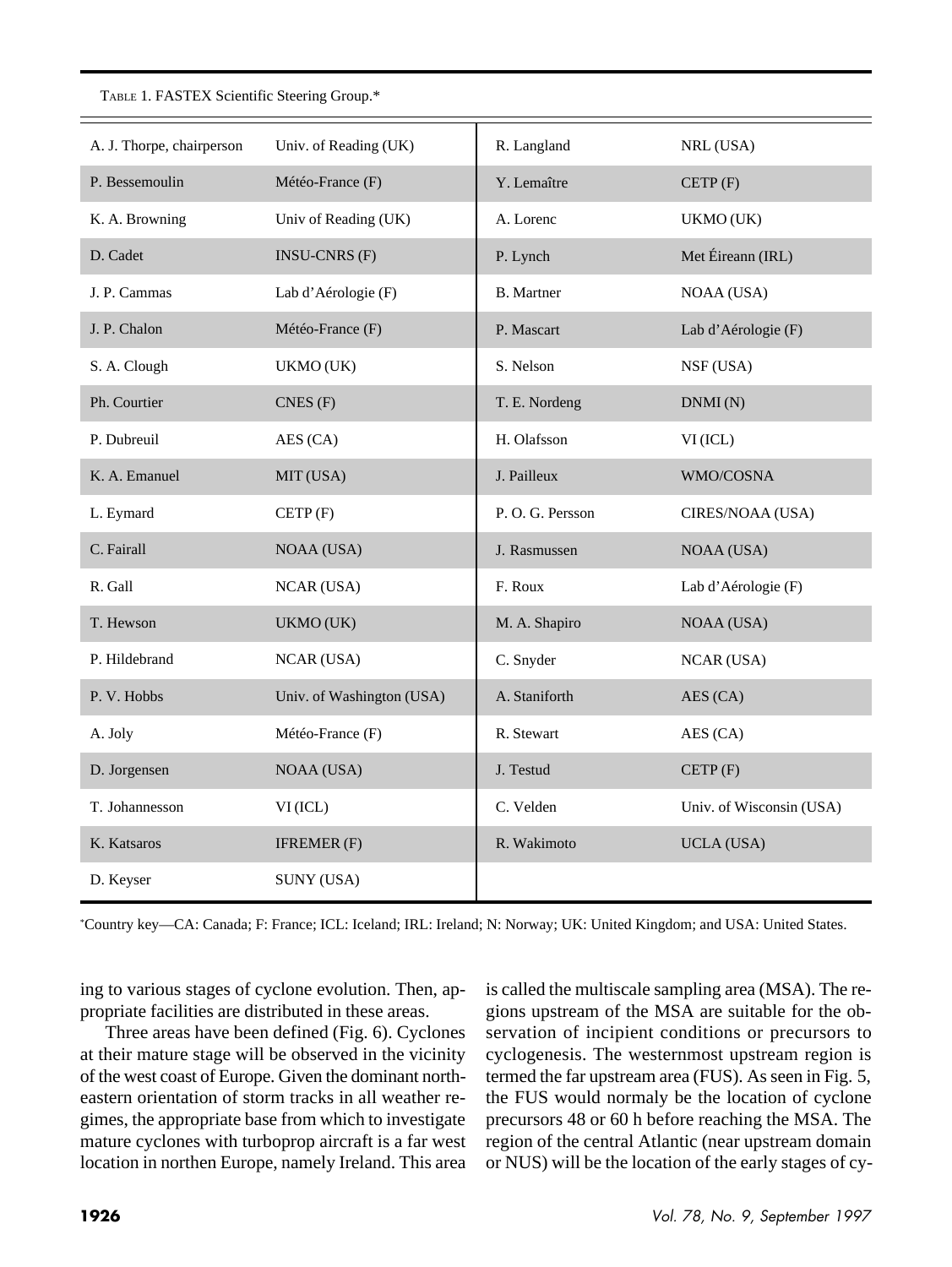**Ships** R/V *Ægir* Icelandic Coast Guard 1 Soundings Full field project<sup>2</sup> (along  $35^{\circ}$ W)<sup>3</sup> R/V *Knorr* Woods Hole, USA 1 Soundings 3–21 January  $(\text{along } 35^{\circ}W)^{3}$  Air–sea interaction R/V Le Suroît IFREMER, France 1 Soundings Full field project<sup>2</sup>  $(\text{along } 35^{\circ}W)^{3}$  Air–sea interaction R/V Victor Bugaev Ukrainian Centre 1 Soundings Full field project<sup>2</sup> for the Ecology of the Sea (along  $35^{\circ}$ W)<sup>3</sup> **Surface** Wind Profiles France, Germany, 6 stations Wind profiles, Full field project, Netherlands, signal to noise ratio, hourly measurements Switzerland, spectrum width United Kingdom GTS Various Various Numerous State<sup>4</sup> As available Buoys European Group of Numerous SST, pressure 6 h, as available Oceanic Stations(EGOS) **Aircraft** Electra L188-L NSF/NCAR 1 Air motion, 6 Jan–28 Feb (Shannon, IRL) thermodynamics, mesoscale dynamics, cloud physics microphysics, ASTRAIA/ELDORA WP-3D (N-42) NOAA/AOC 1 Air motion, 6 Jan–28 Feb (Shannon, IRL) thermodynamics, mesoscale dynamics, mesoscale dynamics, mesoscale dynamics, cloud physics microphysics, Doppler radar Gulfstream IV NOAA/AOC (Shannon, 1 Air motion 6 Jan–28 Feb  $(RL; St. John's<sub>1</sub><sup>5</sup> NFL)$ GPS dropsondes C-130 U.K. RAF 1 Air motion, 6 Jan–28 Feb (Lyneham, UK) thermodynamics, GPS and Omega cloud physics dropsondes Lear 36 Flight International Inc. 1 Air motion 6 Jan–28 Feb (St. John's, NFL) GPS dropsondes, Aircraft Automated Numerous aircraft Temperature, wind, Full field season as pressure available **Agency/nation/system System type (location/base) Number deployed Measurements Comments**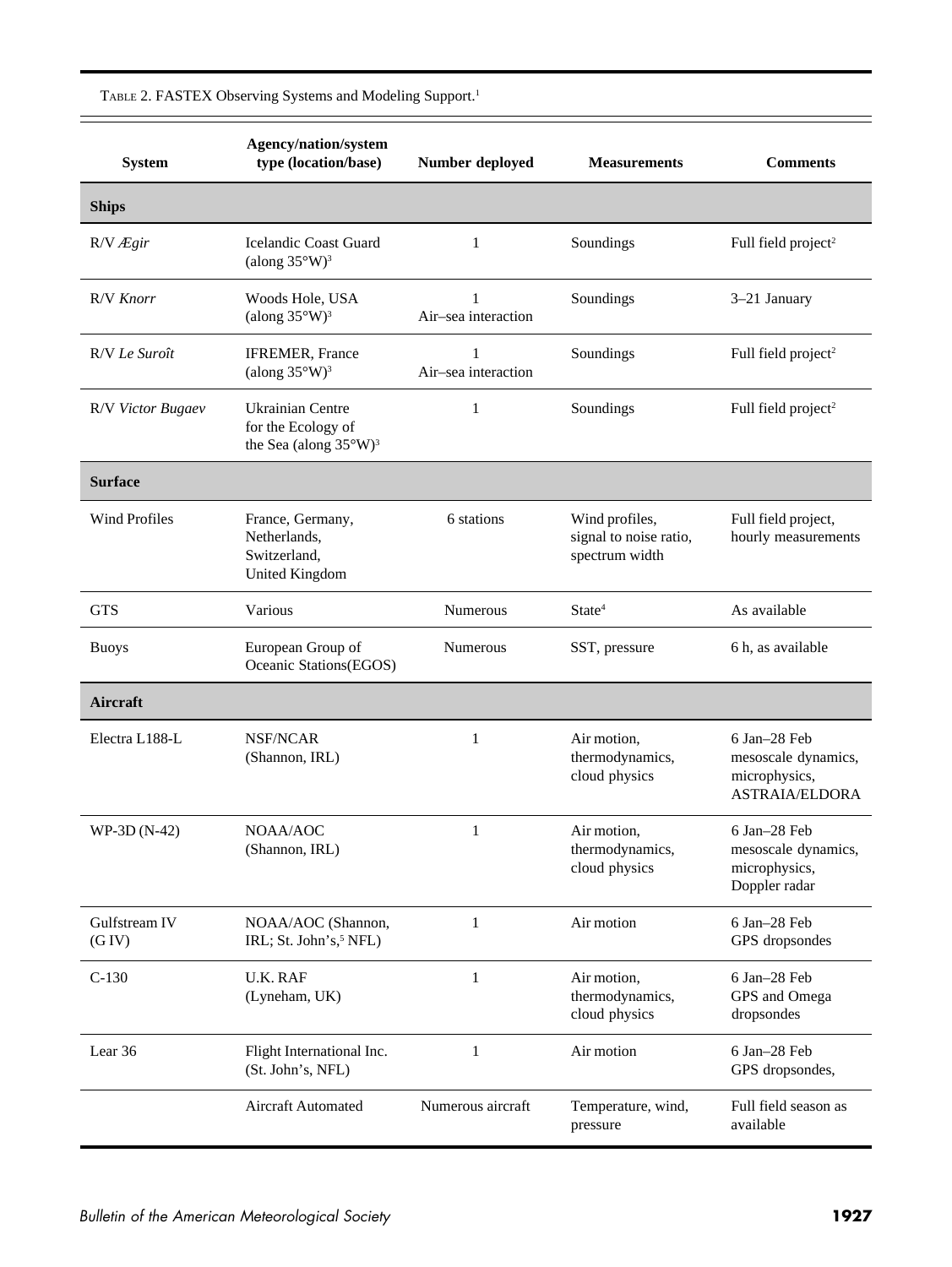TABLE 2. *Continued*.

| <b>System</b>                   | Agency/nation/system<br>type (location/base)                                                               | Number deployed | <b>Measurements</b> | <b>Comments</b>                                                                                                |
|---------------------------------|------------------------------------------------------------------------------------------------------------|-----------------|---------------------|----------------------------------------------------------------------------------------------------------------|
| <b>ACARS/AMDAR</b>              | Reporting System (various<br>commercial carriers from<br>North America to Europe<br>across North Atlantic) |                 |                     |                                                                                                                |
| <b>Soundings</b>                |                                                                                                            |                 |                     |                                                                                                                |
| Canada                          | Atmospheric Environment<br>Service                                                                         | 4 stations      | <b>State</b>        | 2 Jan-28 Feb<br>4 day, continuous<br>VIZ (mix) systems                                                         |
| Denmark, including<br>Greenland | Danish Meteorological<br>Institute                                                                         | 5 stations      | <b>State</b>        | 2 Jan-28 Feb<br>4 day, continuous<br>Vaisala Omega<br>systems                                                  |
| Iceland                         | Iceland Meteorological<br>Office                                                                           | 1 station       | <b>State</b>        | 2 Jan-28 Feb<br>4 day <sup>-1</sup> , continuous<br>Vaisala Omega<br>systems                                   |
| Ireland                         | Met Eireann                                                                                                | 1 station       | <b>State</b>        | 2 Jan-28 Feb<br>4 day <sup>-1</sup> , continuous<br>Vaisala Omega<br>systems 8 day <sup>-1</sup><br>during IOP |
| France                          | Météo-France                                                                                               | 3 stations      | <b>State</b>        | 2 Jan-28 Feb<br>4 day <sup>-1</sup> , continuous<br>Vaisala Omega<br>systems 8 day <sup>-1</sup><br>during IOP |
| Portugal                        | <b>INMG</b>                                                                                                | 2 stations      | <b>State</b>        | 2 Jan-28 Feb<br>4 day <sup>-1</sup> , continuous<br>Vaisala Omega<br>systems                                   |
| Spain                           | <b>INM Servicio</b><br>de Observation                                                                      | 1 station       | <b>State</b>        | 2 Jan-28 Feb<br>4 day <sup>-1</sup> , continuous<br>Vaisala Omega<br>systems                                   |
| <b>United Kingdom</b>           | U.K. Meteorological<br>Office                                                                              | 7 stations      | <b>State</b>        | 2 Jan-28 Feb<br>4 day <sup>-1</sup> continuous<br>Vaisala Loran<br>systems 8 day <sup>-1</sup><br>during IOP   |
| <b>United States</b>            | NOAA, National<br>Weather Service                                                                          | 3 stations      | <b>State</b>        | 2 Jan-28 Feb<br>4 day <sup>-1</sup> during IOP<br>VIZ (mix) systems                                            |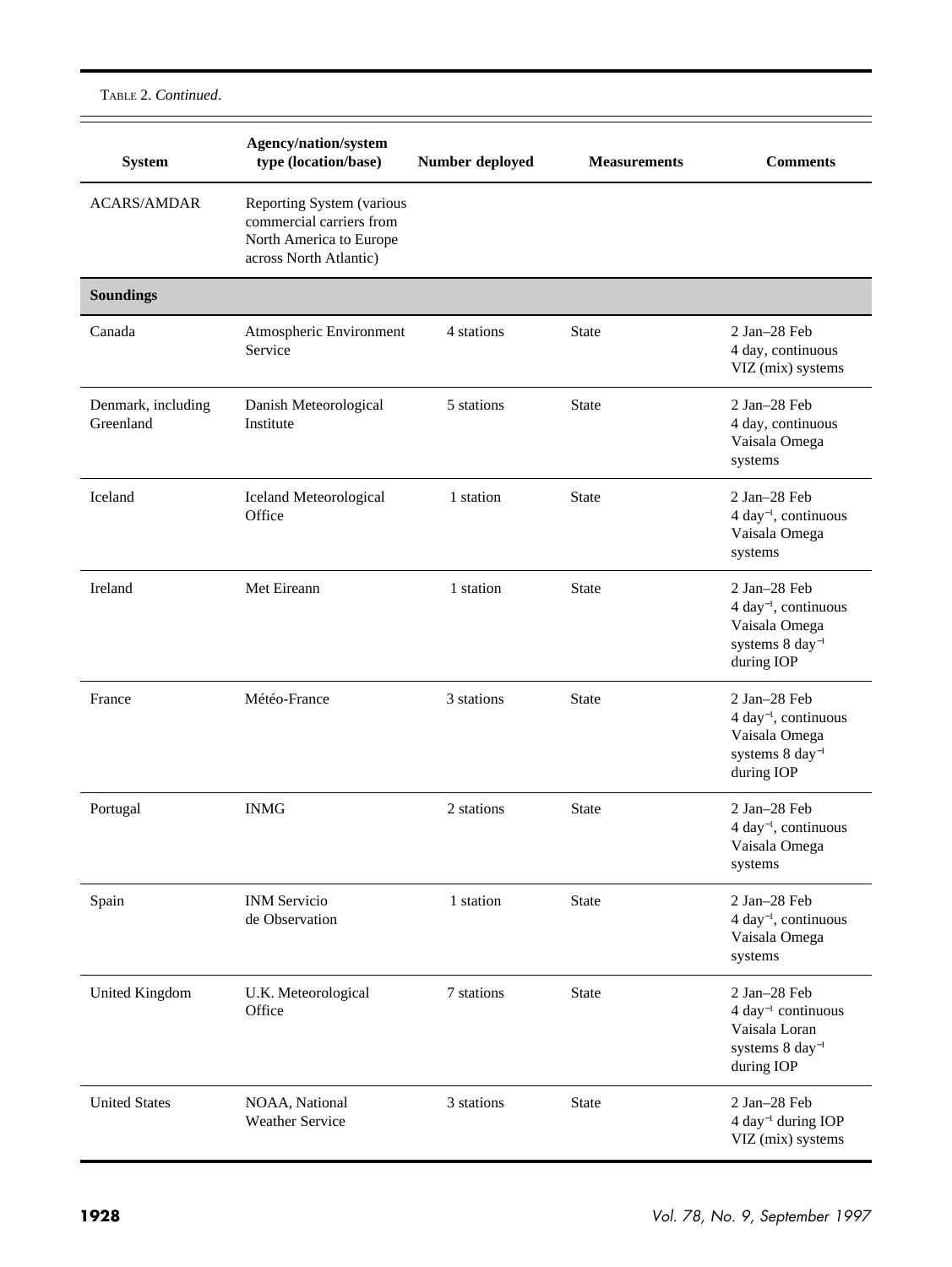TABLE 2. *Continued*.

| <b>System</b>                 | Agency/nation/system<br>type (location/base)           | Number deployed                           | <b>Measurements</b>                                             | <b>Comments</b>                                                                                    |
|-------------------------------|--------------------------------------------------------|-------------------------------------------|-----------------------------------------------------------------|----------------------------------------------------------------------------------------------------|
| Integrated sounding<br>system | <b>NSF/NCAR</b>                                        | 2 systems<br>(Le Suroît, Knorr)           | State, low-level<br>wind profiles                               | 4 day <sup>-1</sup> continuous,<br>90 min launches<br>during IOP, NCAR<br>Omega system on<br>Knorr |
| <b>GPS</b><br>dropwindsondes  | NSF/NCAR, Vaisala                                      | 3 systems<br>(G-IV and<br>Lear 36, C-130) | <b>State</b>                                                    | Deployed as required<br>during flight<br>operations                                                |
| Omega<br>dropwindsondes       | <b>USAF</b>                                            | 2 systems                                 | <b>State</b>                                                    | 25 Jan-5 Feb<br>Deployed as required<br>during flight<br>operations                                |
| <b>ASAP</b>                   | Denmark (DMI),<br>France (CGM),<br>SwedoIcelandic      | 3 systems<br>on average                   | <b>State</b>                                                    | 4 day <sup>-1</sup> in FASTEX<br>domain, during IOP for<br>France. Vaisala<br>Omega systems        |
| <b>Satellites</b>             |                                                        |                                           |                                                                 |                                                                                                    |
| DMSP $F10$ to $F13$           | U.S. Department<br>of Defense                          | Polar orbit                               | Liquid water,<br>water vapor,<br>windspeed                      | Variable times, $2 \text{ day}^{-1}$                                                               |
| ERS-2                         | <b>ESA</b>                                             | Polar orbit                               | Windspeed, wave<br>spectra, SST                                 | Variable times, 2 day <sup>-1</sup>                                                                |
| GOES-8                        | <b>NOAA/NESDIS</b>                                     | Geostationary                             | Visible, IR, water<br>vapor, derived<br>windfields <sup>6</sup> | 5 channels, variable<br>hourly resolution<br>interval                                              |
| Meteosat                      | <b>EUMETSAT</b>                                        | Geostationary                             | Visible, IR,<br>water vapor                                     | Hourly, variable<br>resolution                                                                     |
| NOAA-12, -14                  | <b>NOAA/NESDIS</b>                                     | Polar orbit                               | Visible, IR, ozone,<br>windspeed                                | Variable times,<br>twice daily                                                                     |
| <b>Models</b>                 |                                                        |                                           |                                                                 |                                                                                                    |
| <b>ARPEGE/IFS</b>             | Météo-France                                           | $2 \text{ day}^{-1}$                      | Global model,<br>variable resolution,<br>and adjoint products   | 6 h interval to 96 h<br>on $1.5^{\circ}$ grid, 3 h<br>interval to 48 h on<br>$0.5^\circ$ grid      |
| <b>CMC</b>                    | Canadian Meteorological<br>Center Regional Model       | $2 \text{ day}^{-1}$                      | Variable resolution<br>model                                    | 12 h interval to 72 h                                                                              |
| <b>HIRLAM</b>                 | High-resolution limited area<br>model, via Met Eireann | $4 \text{ day}^{-1}$                      | Limited area                                                    | 6 h interval to 48 h                                                                               |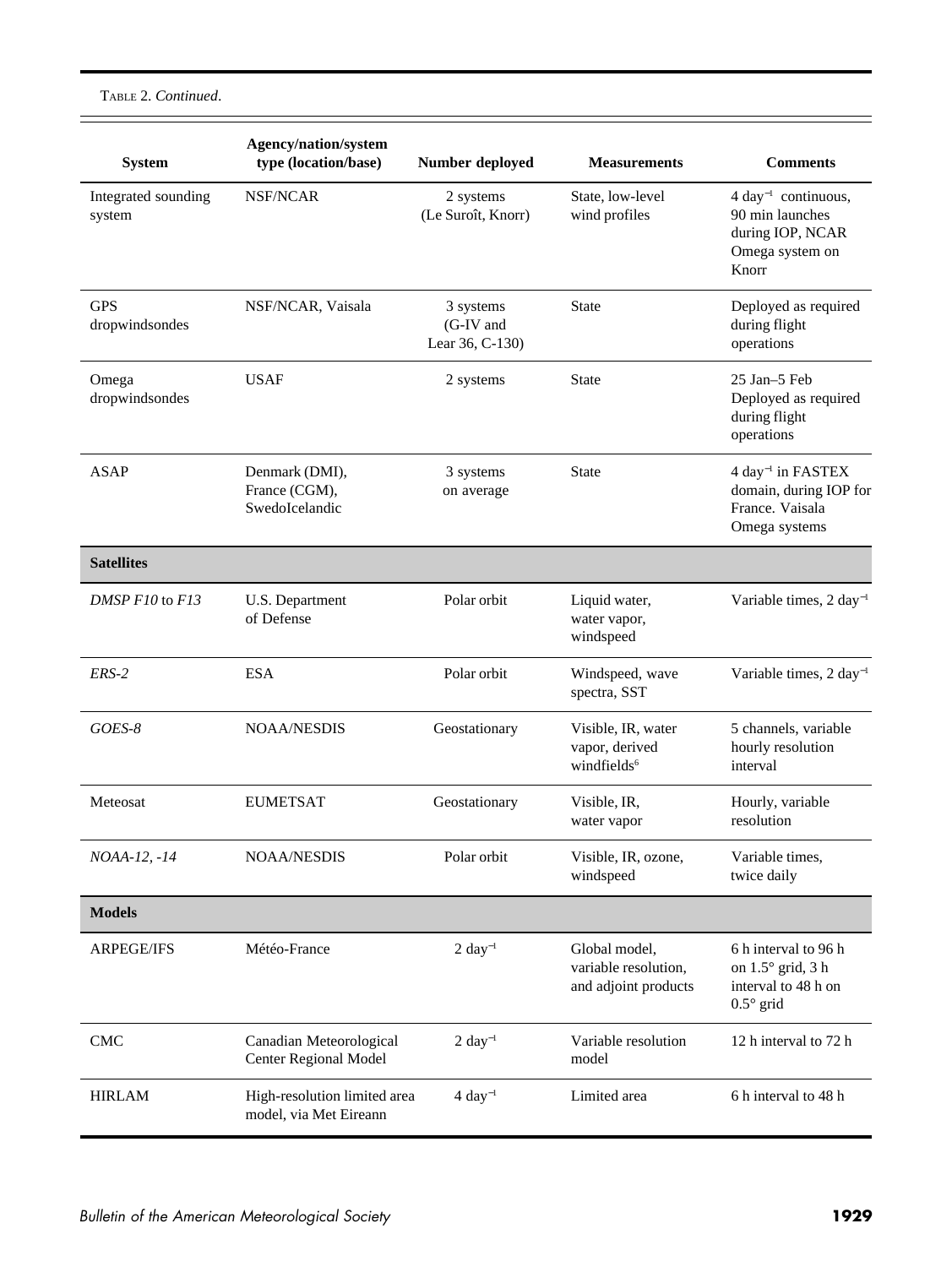TABLE 2. *Continued*.

| <b>System</b>     | <b>Agency/nation/system</b><br>type (location/base)                                              | Number deployed      | <b>Measurements</b>                  | <b>Comments</b>                                 |
|-------------------|--------------------------------------------------------------------------------------------------|----------------------|--------------------------------------|-------------------------------------------------|
| <b>IFS/ARPEGE</b> | European Centre for<br>Medium-Range Weather<br>Forecasts                                         | $1 \text{ day}^{-1}$ | Global model and<br>adjoint products | 6 h interval to 96 h,<br>12 h interval to 240 h |
| Ensemble forecast | European Centre for Medium-<br><b>Range Weather Forecasts</b>                                    |                      | Global models                        | 50 runs, 12 h interval<br>for $72 - 168$ h      |
| <b>MRF</b>        | U.S. NCEP Medium<br>Range Forecast                                                               | $1 \text{ day}^{-1}$ | Ensemble products                    | 12 h interval to 240 h                          |
| <b>NOGAPS</b>     | U.S. Naval Research<br>Laboratory, Operational<br>Global Atmospheric<br><b>Prediction System</b> | $1 \text{ day}^{-1}$ | Global model and<br>adjoint products | As needed for IOP,<br>12 h interval             |
| UKMO LAM          | U.K. Meteorological Office<br>Limited Area Model                                                 | $4 \text{ day}^{-1}$ | Limited area                         | 3 h interval to 48 h                            |
| <b>VAGATLA</b>    | Météo-France                                                                                     | $1 \text{ day}^{-1}$ | Sea state model                      | 6 h interval to 48 h                            |

<sup>1</sup>More detail on these systems and support contained in FASTEX Operation Plan.

2 One port call (approximately 7 days) during the 2-month field season.

3 Ships nominally spread between 40°–50°N at 35°W. Movement in any direction is possible.

4 State parameters = temperature, pressure, relative humidity, wind direction, and speed.

5 G-IV may recover and operate from St. John's for 2–3-day periods.

6 Provided by University of Wisconsin, Cooperative Institute for Meteorological Satellite Studies.

clogenesis, which Fig. 5 suggests will be active 24 to 36 h before the mature cyclone reaches the MSA.

The measurements taken in the upstream areas will address the dynamical and predictability objectives, as well as surface flux measurements, since they are part of the initiation problem. The cloud system objectives, as well as dynamics studies of mature cyclones and verification for predictability, will be performed from data collected in the MSA. The name MSA arises from the need for a multiscale sampling strategy to observe both the overall cyclone structure and its evolution, as well as the embedded mesoscale substructures.

An important effort is also being made to improve data gathering along the boundaries of the main observation areas. This is important for future modeling experiments. Many rawinsonde sites around the North Atlantic basin will increase their sounding frequency to 4 per day. Many countries are involved and it represents a significant contribution to FASTEX. On the east side of the Atlantic, Ireland, France, and the United Kingdom will perform soundings every 3-h during intensive observing periods (IOP). A number of extra drifting buoys will also be launched to help determine surface conditions in the NUS. Platforms of opportunity such as commercial aircraft (temperature and winds during ascents), ASAPs (semiautomatic soundings from ships enroute during transatlantic cruises), and satellite data will be included in the database (section 7 below). Figure 7 presents a schematic summary of the observing system. Table 3 lists the institutions and countries supporting this observing system.

#### *b. Upstream observations: Ships*

The backbone of the regular observations in the upstream areas will be provided by four ships. The main task of these ships is to perform 6-h radiosoundings during the whole FASTEX period. Furthermore, during IOPs, they will launch radiosondes every 1.5 h for 18 h centered on the crossing of an incipient low. This enhanced data should pro-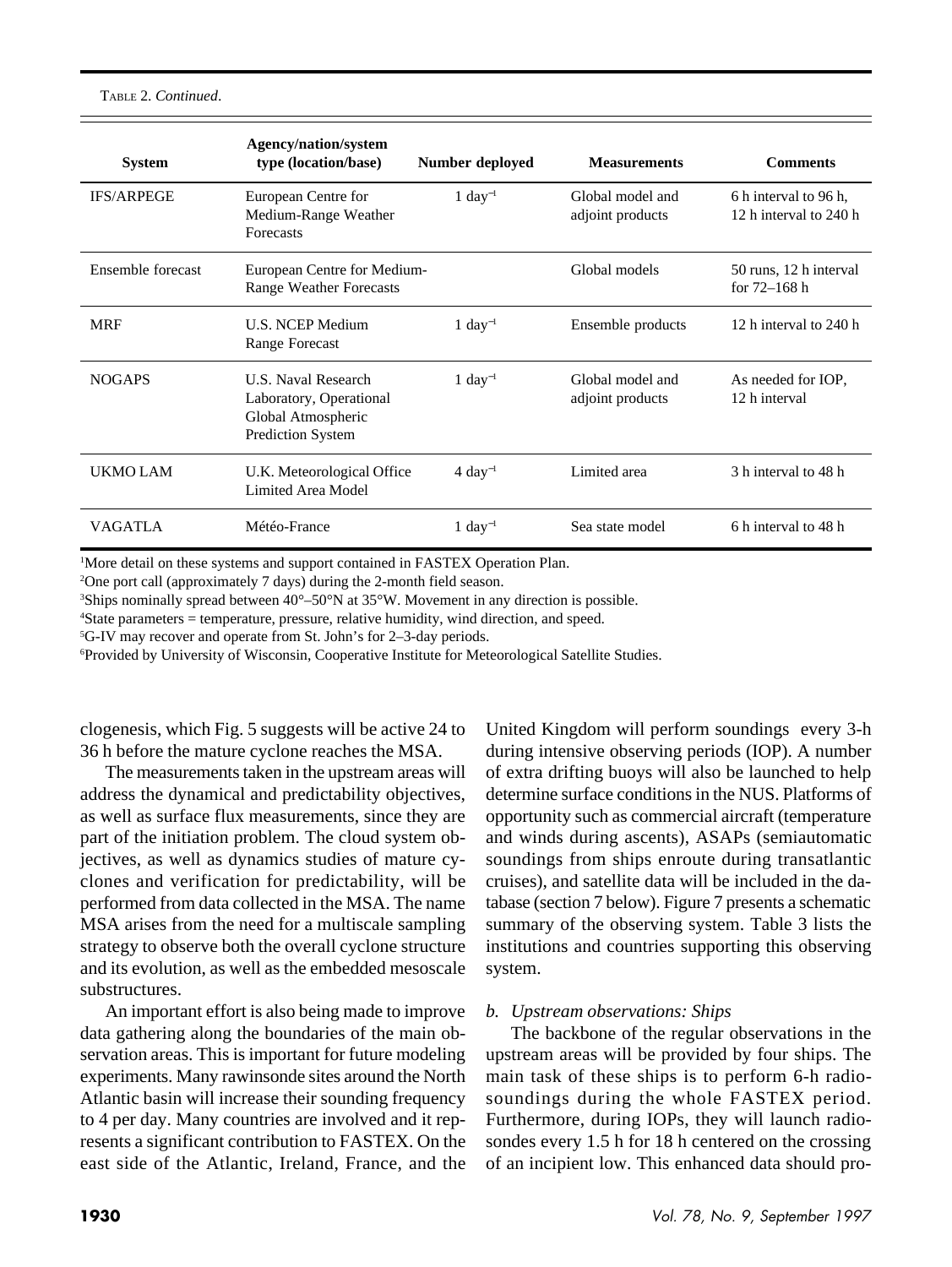

FIG. 6. The areas of operations of FASTEX. The area defined by the heavy solid line is centered over Shannon, Ireland. It defines the inner boundary of the multiscale sampling area (MSA) and corresponds to the maximum ferry distance of a P-3-like aircraft in the absence of wind  $(\sim 1050 \text{ km})$ . The heavy long-dashed line is centered over St. John's, Newfoundland. It defines the inner boundary of the far upstream area and is the maximum ferry distance of a Learjet-like aircraft (~980 km). The heavy dashed lines and dash–dotted lines correspond respectively to ~1820 and ~2720 km. They correspond to the maximum ferry time of the Gulf Stream and two thirds of its maximum range. The intersection loosely defines a near upstream area. The elongated arrow marks the area within which the research ships will ply.

vide a sampling of a phenomena with a horizontal scale of about 1000 km moving at 20 m s<sup>-1</sup>. Up to 10 IOPs are budgeted during FASTEX.

The high-quality vertical profiles obtained from the rawinsondes are expected to have a dramatic impact on the reduction of the overall uncertainty of the forecasts near the coasts of Europe, as seen by a series of numerical experiments performed by Fischer (1996). A convenient measure of uncertainty at the range of 48 h is provided by the variance of the forecast error. A filtered model representing a generic large-scale cyclogenesis event has been employed using a Kalman filter approach. The evolution of the forecast error variance has been computed with various distributions of data upstream of the cold front of the cyclone. The variance along the surface cold front downstream of the source of data is most reduced when the source of information is permanent and located within the main baroclinic zone. For this reason, the ships will not remain at fixed geographic locations but will move to follow the low-frequency evolution of the large-scale Atlantic flow. If conditions and distances allow, the ship positions will be adjusted so that they can perform the high-frequency soundings in the optimal location near the baroclinic zone.

Two of the ships will also carry instruments to measure turbulent fluxes in the marine boundary layer.



FIG. 7. Summary of the observing system. The upper-air measurements stations operating 4 day<sup>-1</sup> instead of 2 are indicated by a radiosonde-like symbol.

They will also obtain detailed observations of the lowlevel jets in frontal areas. Together with the data from buoys, this will be a rich dataset with which to address air–sea interaction objectives.

The ships that will take part in FASTEX are the research vessels *Le Suroît*, from the French fleet of IFREMER oceanographic vessels, and the *Victor Bugaev* from the Ukrainian Scientific Centre for the Ecology of the Sea. The third ship is the *Ægir,* provided by the Icelandic Coast Guard. Finally, the NOAA-sponsored, Woods Hole–owned research vessel, R/V *Knorr* will also be part of the ship array at the beginning of FASTEX. It will be equipped for flux measurements and will also carry a gyrostabilized UHF radar. Furthermore, a sensitive, vertically pointing S-band Doppler radar will enable the *Knorr* to collect valuable information on clouds, cloud layering, and precipitation in midocean.

#### *c. Upstream aircraft observations*

Although the ships will provide invaluable information about the environment and large-scale conditions associated with rapid cyclogenesis, they are not mobile enough to be able to observe the smaller scales corresponding to actual incipient cyclone elements or precursors to cyclogenesis (such as potential vorticity anomalies). These critical observations will be provided by two high-flying jet aircraft, the NOAA Gulfstream-IV (G-IV), and a Lear-36 operated by Flight International and leased for FASTEX by the U.S. National Science Foundation. The primary observations provided by these aircraft will be made with a dropsonde system employing the Global Positioning System (GPS) technology. This system provides wind finding substantially improved over previous drop-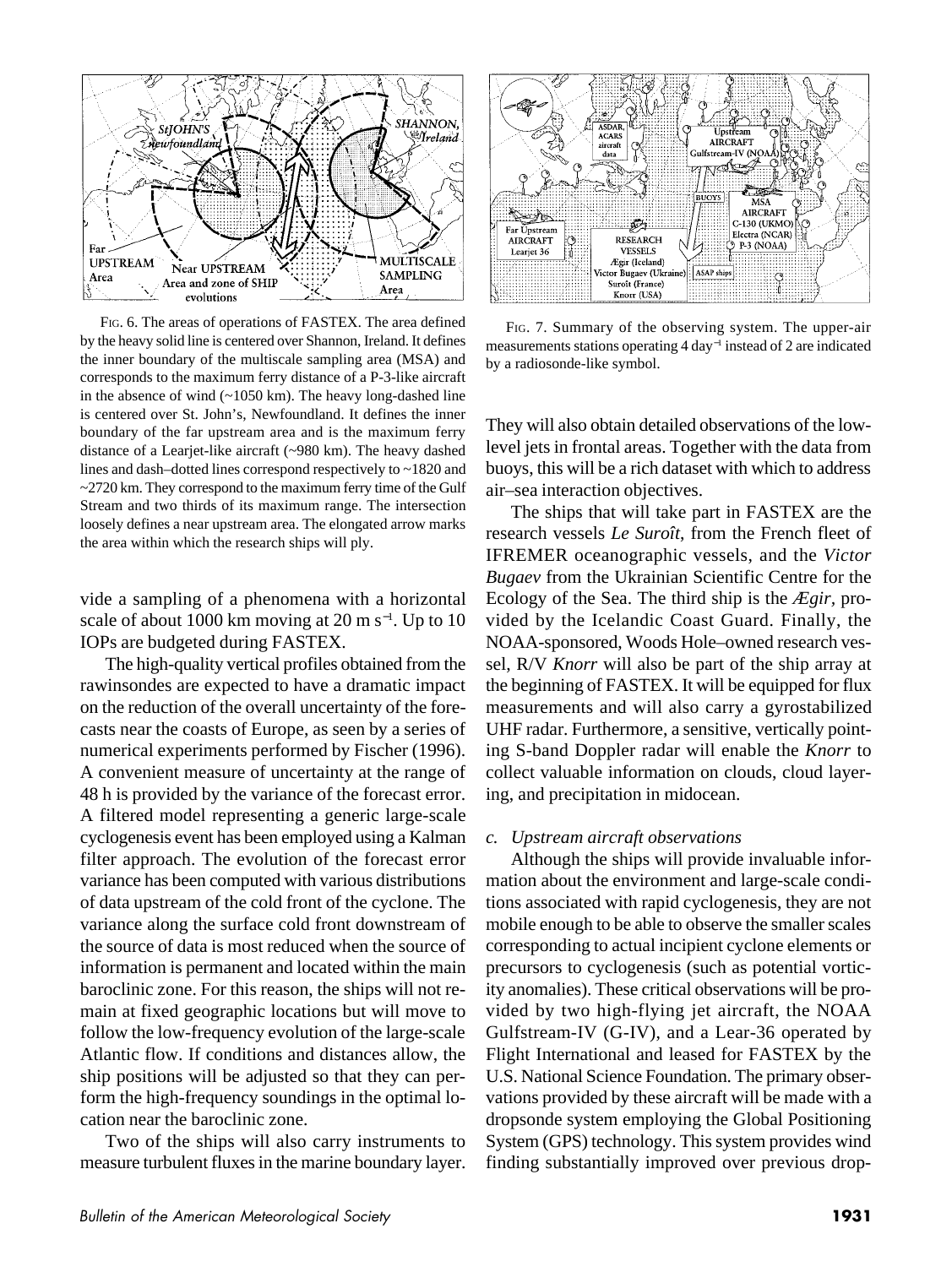#### TABLE 3. Organizations supporting FASTEX

| Support of the use of large facilities |         |  |  |
|----------------------------------------|---------|--|--|
| <b>CNRS/INSU</b>                       | France  |  |  |
| European Commission                    |         |  |  |
| Météo-France                           | France  |  |  |
| <b>NOAA</b>                            | U.S.    |  |  |
| NRL, ONR                               | U.S.    |  |  |
| National Science Foundation            | U.S.    |  |  |
| UK Meteorological Office               | U.K.    |  |  |
| Other sources of support               |         |  |  |
| Atmospheric Environment Service        | Canada  |  |  |
| Danish Meteorological Institute        | Denmark |  |  |
| <b>ECMWF</b>                           |         |  |  |
| <b>EGOS</b>                            |         |  |  |
| Icelandic Meteorological Service       | Iceland |  |  |
| Joint Centre for Mesoscale Meteorology | U.K.    |  |  |
| Met Éireann                            | Ireland |  |  |
| NCAR/MMM                               | U.S.    |  |  |
| WMO/COSNA                              |         |  |  |

sonde technology using either Omega or Loran signals. Up to 4 dropsondes can be tracked simultaneously, providing a horizontal data spacing of about 150– 200 km. The dropsonde data from the G-IV will be encoded in near real-time and transmitted by a satellite communications system to the Global Telecommunications System (GTS) so the data can be used by realtime data assimilation and forecast models.

In the upstream areas, the aircraft will employ two targeting strategies. The first strategy addresses the predictability objectives. Specific algorithms (using forecast models and adjoint or breeding techniques) will determine the areas where data is required to limit the growth of the errors in the subsequent forecast steps. An example from such an algorithm is shown in Fig. 8. The growth of errors appears to be determined primarily by the existence of a nonzero projection of the analysis error on the first singular vector. To reduce this component, the actual amplitude of these singular vectors must be known accurately. The rate of sampling must be compatible with the scales handled by the present global data assimilation schemes: it is planned to drop a sonde about every 200 km. The structures that appear to control forecast error are strongly baroclinically tilted, with a maximum amplitude in the low levels. Their horizontal scales are of the order of 1000 km along the baroclinic zone and 2 or 3 times this across owing to deformation effects. Because the area of interest is determined automatically and the sampling rate is simple and uniform, this strategy is called "objective targeting." Verification should be provided by similar measurements (at least) when the cyclone will or should be in the MSA.

The second type of targeting strategy addresses objectives associated with defining cyclogenesis precursor structure. Information will be obtained on incipient structures, such as the low-level distribution of vorticity and potential vorticity anomalies along a surface front, perturbations aloft including features such as jet streaks. Case studies indicate that incipient cyclone components are often part of the upperlevel jet flow yet can come from different directions. They are often not associated with cloud or precipita-



FIG. 8. An example of the kind of structure that will be sampled as part of the predictability objectives by the upstream aircraft. It is the most unstable singular vector that maximizes the low-level enstrophy near Ireland on 7 February 1996 at 1200 UTC for a given amount of total energy 48 h before. This structure has been computed from a 84-h forecast of the same case as the one shown on Figs. 1 and 2, but with the Météo-France Arpège model. Solid lines: mean sea level pressure, contour interval 5 mb, reference (bold) 1015 mb. Dashed and dash–dotted lines, vorticity perturbation of the singular vector at 850 mb. Shaded areas and dotted lines, vorticity perturbation at 300 mb. Signs and contour interval are arbitrary. (Courtesy of Thierry Bergot.)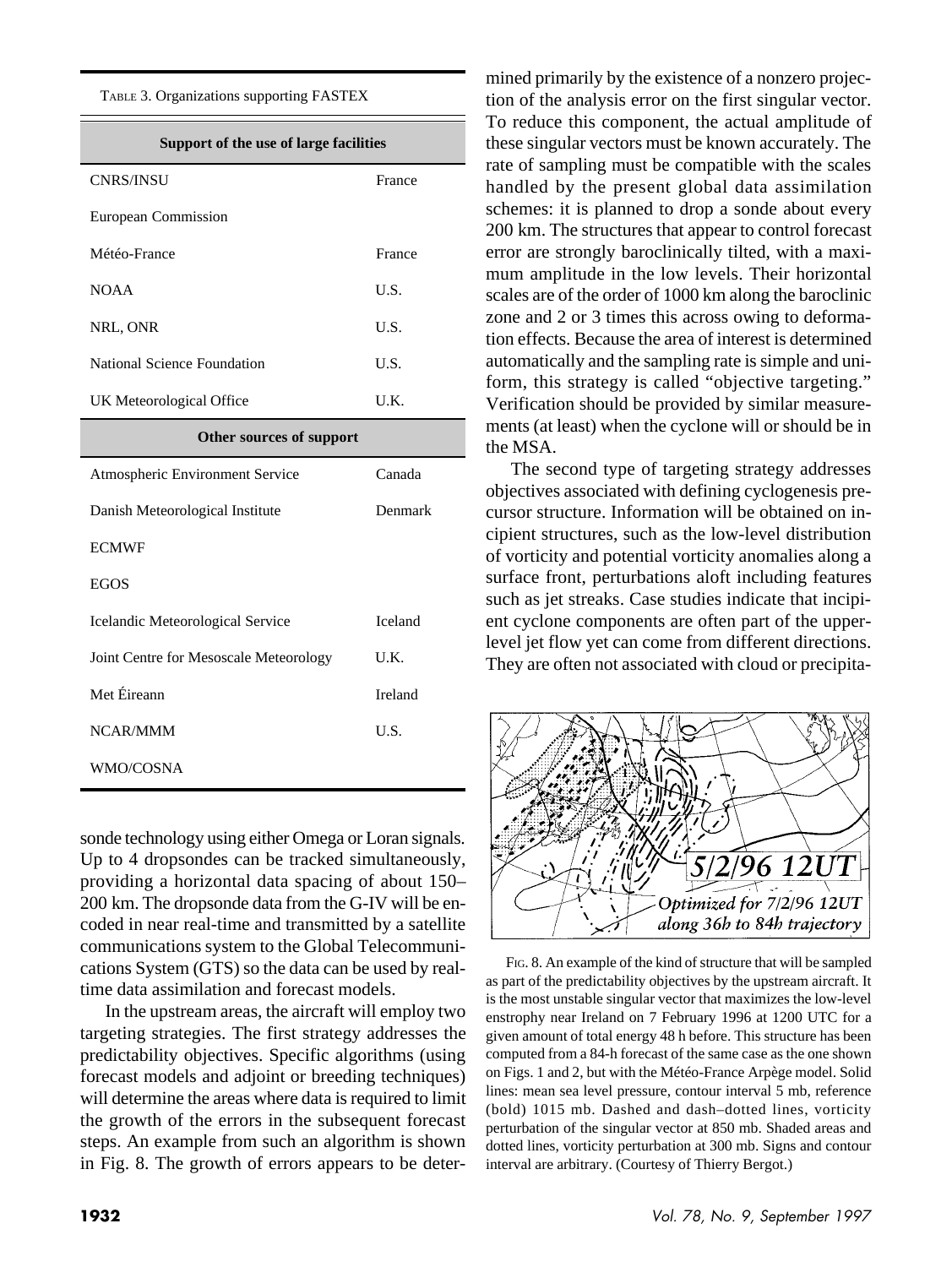tion. These structures will be sampled at the highest possible rate in order to allow for model-independent analysis afterward. This strategy is termed "actual structure sampling" or "subjective targeting" to distinguish the approach from targets selected by numerical methods.

If practical, targets for dropsonde investigation will be selected in order to assess new satellite-based remote sensing technology (such as interferometry) by collocating targets with satellite overpasses.

The Lear-36 will perform approximately 15, 5-h flights, all of them dedicated to "objective targeting." It will be based in St. John's, Newfoundland. The G-IV will fly up to 20 missions, evenly distributed between the two kinds of targeting strategies. The G-IV will be based in Shannon, Ireland, along with a number of other aircraft to facilitate NUS and MSA missions, but will recover occasionally in St John's, to facilitate coordinated "objective targeting" flights with the Lear-36.

To determine targets for the adaptive observation strategy several products will be generated in several centers: the Naval Research Laboratory (NRL) will run an adjoint code at their facility in Monterey, California, the same basic tool will be employed at the European Centre for Medium-Range Weather Forecasts (ECMWF) in Reading, United Kingdom, and at Météo-France (Toulouse, France). In addition, calculations performed at NOAA's National Centers for Environmental Prediction (NCEP) should derive the areas of interest from products such as the bred vectors.

# *d. Observations of mature cyclones*

Three long-range turboprop aircraft will operate in the MSA. They will collect in situ and remote sensing (i.e., Doppler radar) data to address the dynamical and cloud system objectives. They will also provide observations to evaluate the predictability objectives. Listed by decreasing order of range, these aircraft are the C-130 owned by the U.K. Meteorological Office (11-h endurance), one of the P-3 aircraft operated by NOAA (9 h), and the Electra belonging to NCAR (7 h).

These aircraft are very well equipped for meteorological in situ measurements, including microphysics and turbulence. A unique aspect of FASTEX is the combined use of remote sensing instruments, primarily airborne Doppler radar with GPS dropsondes. The U.K. C-130 will deploy an array of dropsondes at the same time that the two other turboprop aircraft are collecting Doppler information. On the Electra, the main instrument is the ASTRAIA/ELDORA X-band dualbeam Doppler radar. It has been developed jointly by NCAR's remote sensing facility (RSF) and by the Centre d'étude des Environments Terrestre et Planétaires (CETP), of the Centre National de la Recherche Scientifique (CNRS) in France.

The sonde deployment strategy for the C-130 will be such as to obtain regularly spaced vertical profiles relative to the whole wave cyclone, from front to rear (with respect to cyclone motion). Sondes will be dropped from heights varying from 6 to 8 km, depending on aircraft weight and air traffic constraints. In winter, this should be near the tropopause in the dry slot in the rear of the cyclone. For a large system, the G-IV may share this task. This strategy provides a cyclonewide description of the thermal and wind fields as well as water vapor. The flight strategy will involve flying a series of 4 to 6 legs spaced 100–200 km, about 500-km long, from the front to rear of the cyclone and oriented perpendicular to the system motion. The sondes will be dropped about every 100 km.

The two Doppler radar–equipped aircraft (P-3 and Electra) will follow two basic targeting strategies while the C-130 drops sondes. The first strategy is a systematic, regular survey using flight legs similar to those used by the C-130. The P-3 and the Electra will fly parallel legs spaced by about 100 km, providing continuous Doppler radar (and derived wind field) coverage. The leg lengths are about 500 km across the system and perpendicular to the cyclone motion vector. At regular interval along these legs (about every 120 km), complete 360° turns will be executed, providing a kind a vertical conical scan similar to a ground-based Velocity Azimuth Display (VAD) (Protat et al. 1997). This type of scanning allows for the unambiguous recovery of the terminal falling velocity of the reflecting hydrometeors. This strategy is called the "lawnmower" or "systematic survey" pattern. This pattern is a highly coordinated, multiaircraft one. The Electra will fly at a height of 3 km, the P-3 at 1.5 km.

A well-suited technique to invert the combined measurements from the Doppler systems is the MANDOP programme (Scialom and Lemaître 1990; Dou et al. 1996). It is designed to recover the 3-D wind field and its main derivatives on a relatively large regular grid.

The mesoscale substructures and, in particular, their own life cycles will be investigated with the second flight strategy, called the "phenomena investigation" pattern. The flights are coordinated by a mission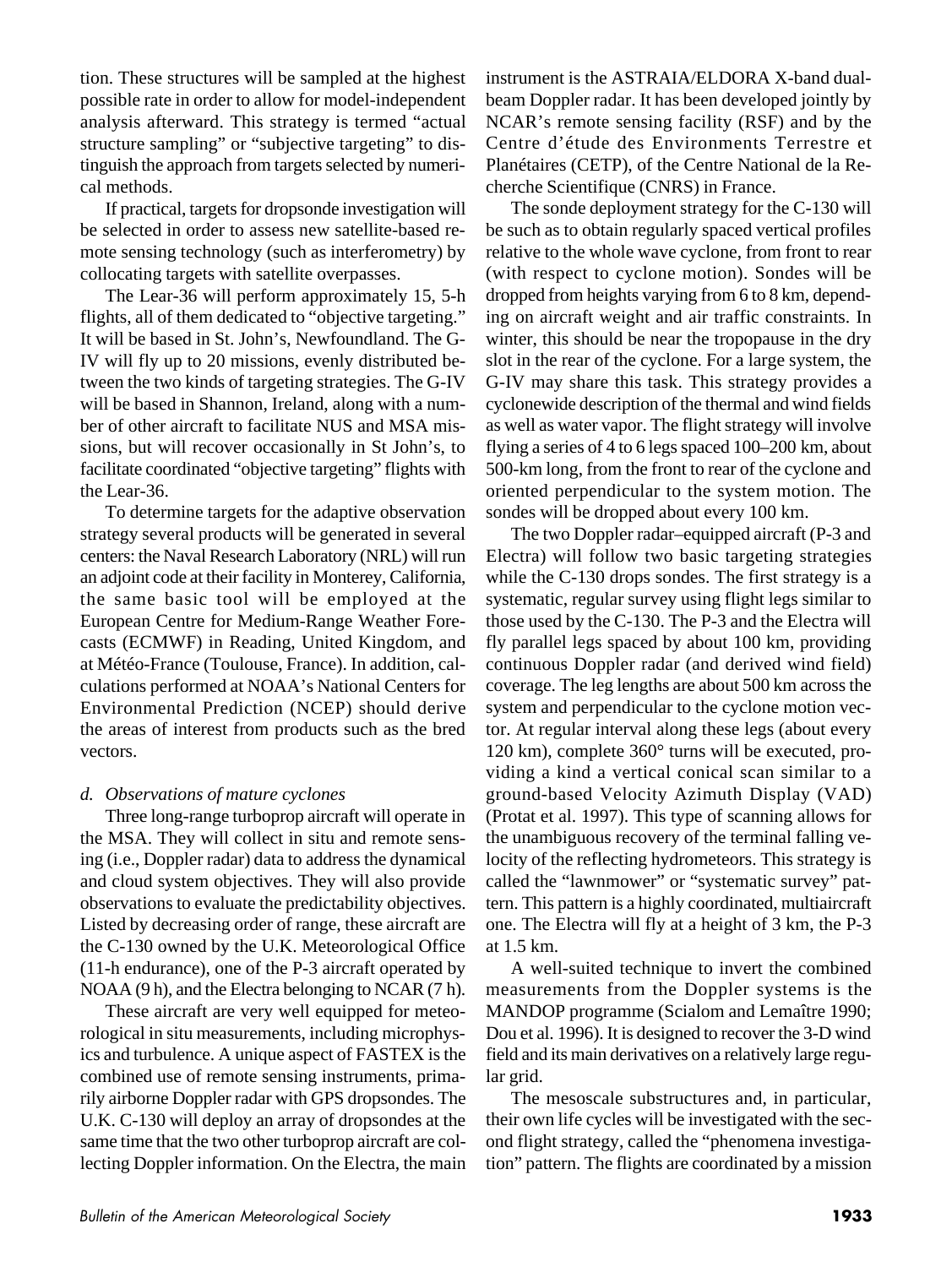coordinator on one of the aircraft. The P-3 takes off about an hour earlier than the Electra and enters the system at the same time as the C-130 begins its survey. The P-3, however, will perform an  $\alpha$ -like pattern covering the cloud head and frontal systems within 3 to 4 hours (1 to 1.5 h per leg) and centered on the position of suspected storm "center." The idea is to derive a map of the precipitating structures present in the cyclone using the lower fuselage radar. Based on this information, the Electra is directed toward mesoscale substructures of interest. These can be cold frontal rainbands, cloud head (the cloudy area located on the advancing edge of a cyclone), or warm frontal rainbands or convective structures in the cold air. Rainbands can be studied in two possible ways. A front-relative pattern will give an indication of alongfront variability, as the same portion of front is covered from two sides. The front is defined, as before, as an area of maximum vorticity but, for practical reasons, the actual location will be refined using precipitation activity. A band-relative pattern will enable the use of the highest rate sampling capabilities of ASTRAIA/ELDORA and give access to the internal structure of the band. The objectives here are to derive life cycles of mesoscale features and frontal evolution on the mesoscale. The retrieving techniques and the kind of results that can be obtained are shown by Wakimoto et al. (1992) in an explosive extreme cyclone. Although the activity in these cyclones is generally much stronger than in FASTEX cyclones, the contribution of vertical circulations to the overall energy budget is one of the challenging questions of FASTEX.

Figure 9 provides an idea of these flight strategies shown on the objective composite of one type of frontal wave derived from Ayrault (1995). The P-3 and the Electra will be based at Shannon (Ireland). The C-130 will be in Lyneham, England, about 50 min flying time from Shannon. The entire low-level airspace to be sampled by these flights will be blocked about 24 h in advance. Up to 10 cases will be sampled.

# **6. FASTEX operations**

#### *a. Project schedule*

A comprehensive analysis of historical data for storms of interest to FASTEX (Ayrault et al. 1995)



FIG. 9. Schematics of system-relative flight patterns to be employed by the turboprop aircraft in the MSA. The flight tracks are overlayed on the new composite structure for the type 1 frontal wave rederived from automatic tracking and automatic classification of trajectories covering the mature stage. The solid lines are surface pressure, and the shaded areas represent upward vertical velocity at 700 mb. The dotted line denotes an area of descent. The top panel shows the UKMO C-130 pattern going toward the clear air, low tropopause, part of the cyclone. The two other panels show the two main alternatives for the NCAR Electra (dotted track) and NOAA P-3 (dashed track). The middle panel shows the so-called "lawnmower pattern" from which an overall observation of the ascent zone will be derived. The lower panel shows the overall exploration of the wave by the P-3, while circles mark possible areas where the Electra could perform mesoscale sampling of rainbands and other structures. (Objective composite frontal wave is courtesy of Franck Ayrault.)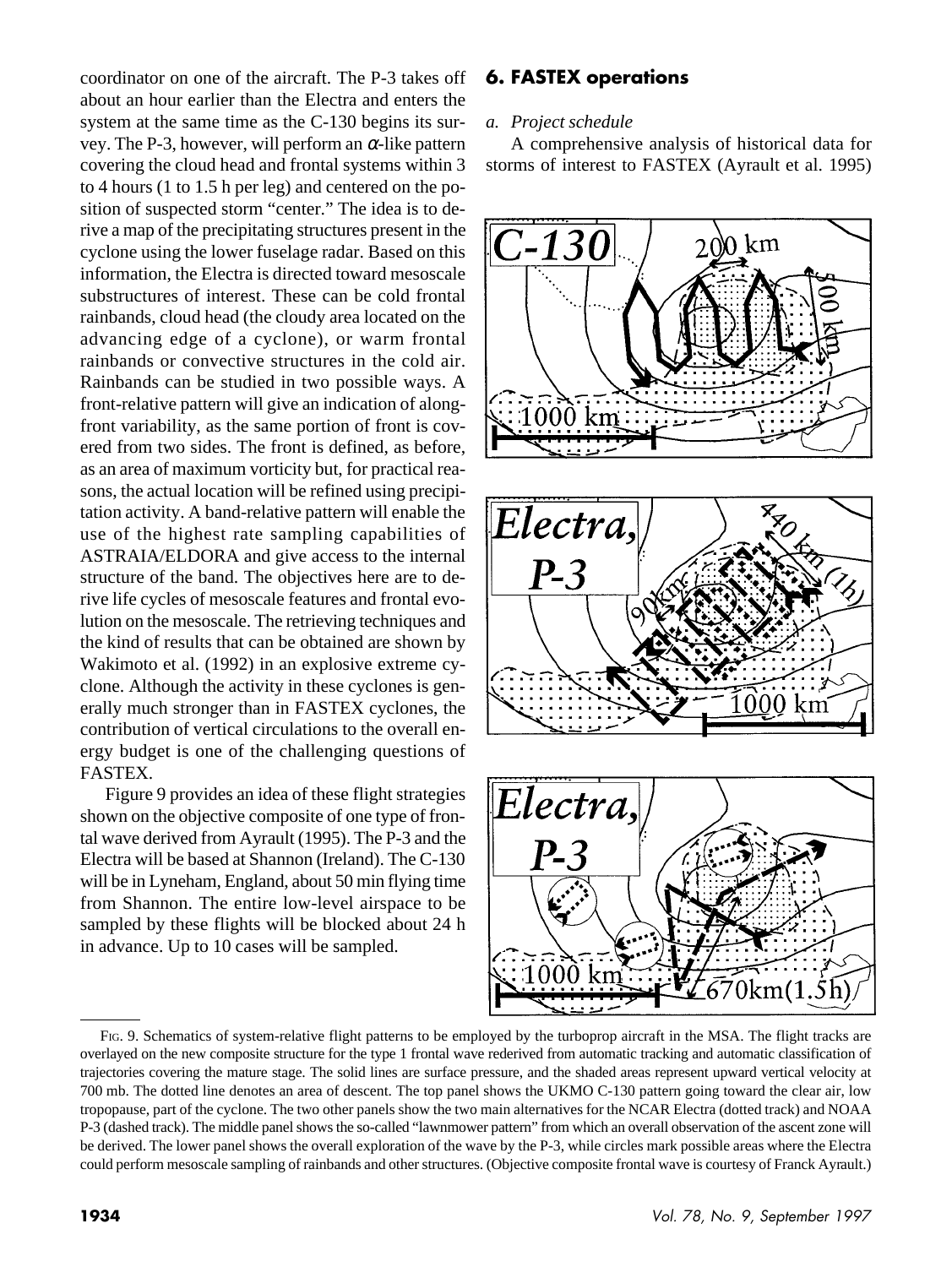suggested that the preferred period for operations will be during January and February of any given year. According to the climatology, a period of 2 months is required to get the 10 complete cyclone cases with more frequent event occurrences during the month of January. Figure 3 also supports the preferred January period for cyclonic events. Field operations will take place during January and February 1997. An important setup phase will occur in December so that most participants are ready for operations early in January. Table 2 shows the timing availability of major observing systems during the field season.

# *b. Operations coordination*

The FASTEX Operations Center will be located at Shannon, Ireland. The position is noted in Fig. 5. The Operations Center will function to provide scientific guidance, operational coordination, and forecasting support to the project during the 2-month field season. These activities will be managed by scientists and forecasters and carry out some specific tasks discussed below.

The FASTEX Science Team will provide overall guidance to the project based on input from scientific, operations, and forecast staff. The Science Team, chaired by K. Browning, is composed of representatives of the agencies that have provided major funding support for FASTEX. The Operations Coordination Team will implement these decisions and keep track of system status, operations documentation, and facility updates throughout the field deployment. The Operations Coordination Team is lead by Operations Directors J. Moore and R. Dirks from the University Corporation for Atmospheric Research (UCAR). The group of participating investigators located in Shannon and elsewhere in Europe and North America will develop preferences and priorities for the scientific goals of each IOP. These proposals, submitted for consideration by the FASTEX Science Team, form the basis of the variety of investigations possible during FASTEX.

# *c. Forecasting support*

The achievement of scientific objectives rely heavily on the monitoring and forecast of significant weather conditions in the project domain. FASTEX will take advantage of excellent forecast tools and support from an international group of forecaster in the Operations Center. Personnel and equipment from both operational and research branches of several national weather services including France, United Kingdom, Canada, and Ireland form the FASTEX forecast

support teams and will be brought to Shannon. The coordinated deployment of facilities and execution of flight strategies require real-time data input, assessment, and decision making by these teams and other scientific and operational support staff.

# *d. Operations Center capabilities*

The distributed nature of FASTEX observing systems across the entire North Atlantic Basin requires good data, voice, and facsimile communications. Support for these capabilities have been provided through contributions from all participants. The Operations Center will include four wide-bandwidth communications links to several national weather services and the general Internet for the timely receipt of operational and specially prepared products for use during FASTEX. The Center will also have local area network capabilities to enhance the exchange of data among the many participant workstations to be located in Shannon. This support is vital to the preliminary analysis efforts of the investigators and is crucial to the ongoing assessment of progress and setting of observational priorities.

# *e. The FASTEX intensive observation periods*

The FASTEX Science Team will define IOPs as a method for focusing special high-resolution observations during the field season on weather phenomena of interest. The primary event that will cause an IOP to be called is the extreme likelihood that a mature cyclone will form or move into the MSA within 3 to 3.5 days. A start and stop time will be noted that encompasses the beginning and conclusion of any combination of special high-resolution observations. Such observations might include more frequent soundings from participating nations, more frequent shipborne soundings, or research aircraft operations from North America or Europe. An IOP will be a minimum of 24 h in duration and will likely extend for 2 or 3 days. Multiple IOPs may exist simultaneously, as attention is given to cyclones exiting the FASTEX MSA domain while the formative stages of a new disturbance may have begun upstream.

# *f. FASTEX operations scenario*

The complex nature of the conduct of a FASTEX IOP is illustrated in Fig. 10. There are both temporal and spatial considerations because of the lead time requirements for operations alert and large distances and long timescales over which observations might be taken. The focus of observations of a particular cy-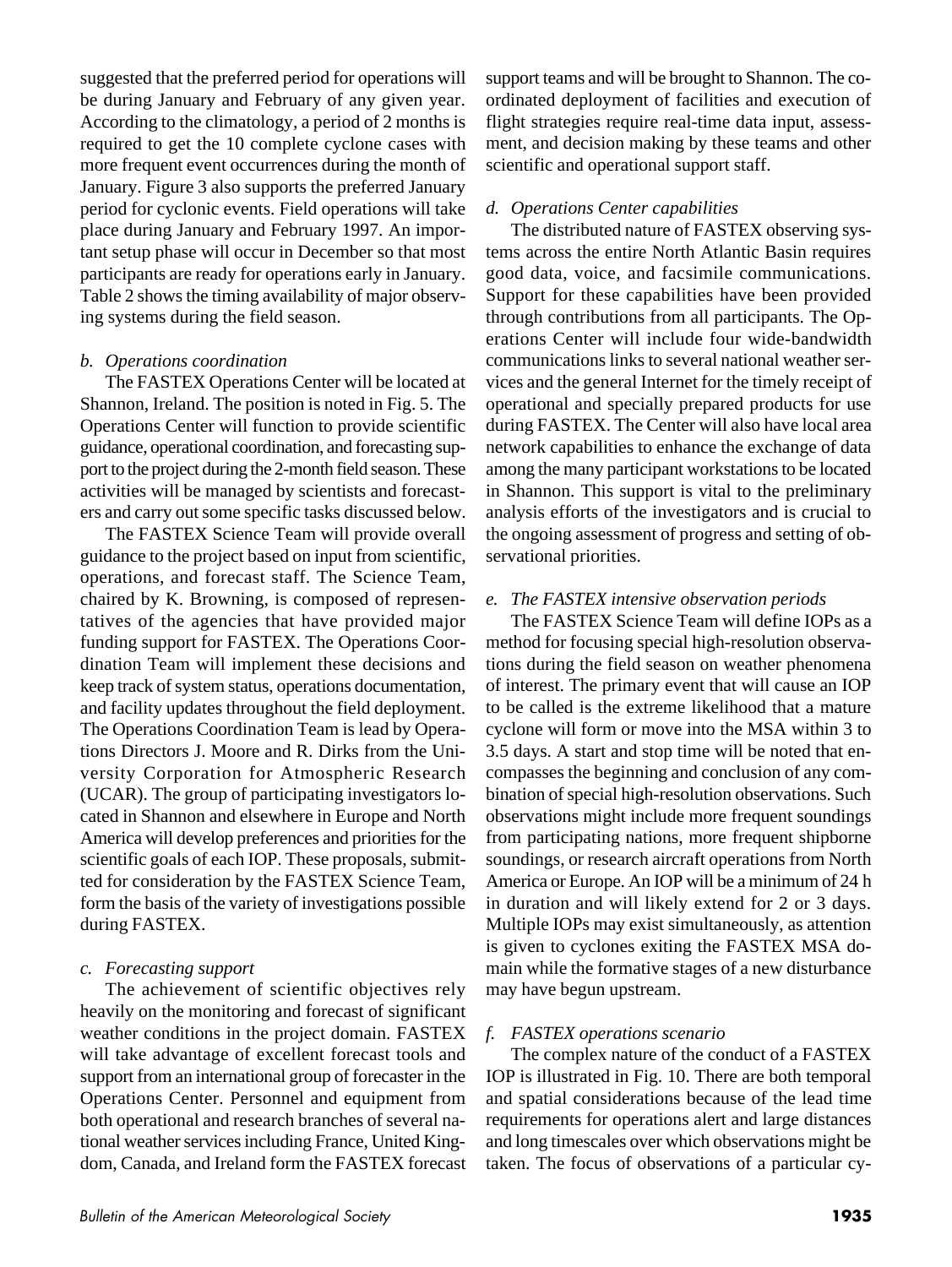

FIG. 10. Timelines and locations of the events composing a FASTEX IOP. Length of the heavy arrows are proportional to the duration of the flights (solid), the period of intensive soundings from ships (dash–dotted), the period of 3-h soundings from the United Kingdom, Ireland, and France (dashed). Note the lapse of time taken into account between the cyclogenesis timeline and the UTC clock that determines some of the activities (the upstream flights, for example). The important decisions may have to be taken 12 h earlier than shown when they imply a change from day to night flights.

clonic event is meant to coincide with its entrance into the MSA region. Therefore, the "0 h" (0 h in Fig. 9) is set for cyclone arrival in the MSA. The important point here is that planning and alerting for the start of an IOP must occur as much as 72 h in advance of the arrival in the MSA.

An IOP would begin when special upstream observations begin, in this case at the "−60 h" time in Fig. 9. Observations might include increased frequency of rawinsonde releases in the United States, as well as Learjet flight operations from St. Johns, Newfoundland, to address objective targeting issues. As the developing system moves within 48–36 h of the MSA, the G-IV aircraft will fly once and possibly twice, depending on storm speed, to provide dropsonde documentation over the open ocean. As the cyclone nears the MSA within "−24 h" in Fig. 9, special high-frequency sounding launches aboard the 4 FASTEX ships would occur to document the approach as passage of

the system near 35°W. Thereafter, planning and execution of multiple aircraft flight operations occur using the U.K. C-130, NCAR Electra, and NOAA P-3. Special high-frequency soundings from selected European operational sounding sites will occur to further document approach and landfall of the cyclone in Europe.

Conducting of IOP activities require coordinated support from the FASTEX Science Team, Principal Investigators, Operations Coordination Team, and the international Forecast Teams. The development and planning of mission proposals must be closely coordinated among the investigators and Science Team. Virtually continuous input is required from the forecast groups to assess the timing and movement of the developing cyclone. The status of facilities and any ongoing IOP operations is monitored by the operations coordination team so that the impact on future decision making is known. All of this information is used by the scientists, Science Team, and Operations Team to plan, select, and carry out the multiple components of sampling the cyclone in the FASTEX domain.

# **7. Data management: The FASTEX Data Archive**

FASTEX leadership has made a strong commitment to provide timely and efficient access to all special datasets collected during the field phase of the program. The primary point of contact and repository of archived data will be the FASTEX Central Data Archive (FCA) at Météo-France in Toulouse, France. Other organizations and agencies, however, will also maintain subsets of FASTEX data. Collectively, all of these data centers are referred to as the FASTEX Data Archive (FDA). All participating investigators are encouraged to forward appropriate data as quickly as possible to the FCA.

The FCA is already being prepared in Toulouse by a small unit of Météo-France scientists led by G. Jaubert. The main data providers are meteorological services from Canada, France, Iceland, Ireland, Portugal, Spain, Switzerland, United Kingdom, United States, and various research laboratories. The purpose of the FDA is to provide scientists performing research related to FASTEX with the meteorological and ancillary data collected during the field phase (January– February 1997).

The architecture for the FASTEX data archive: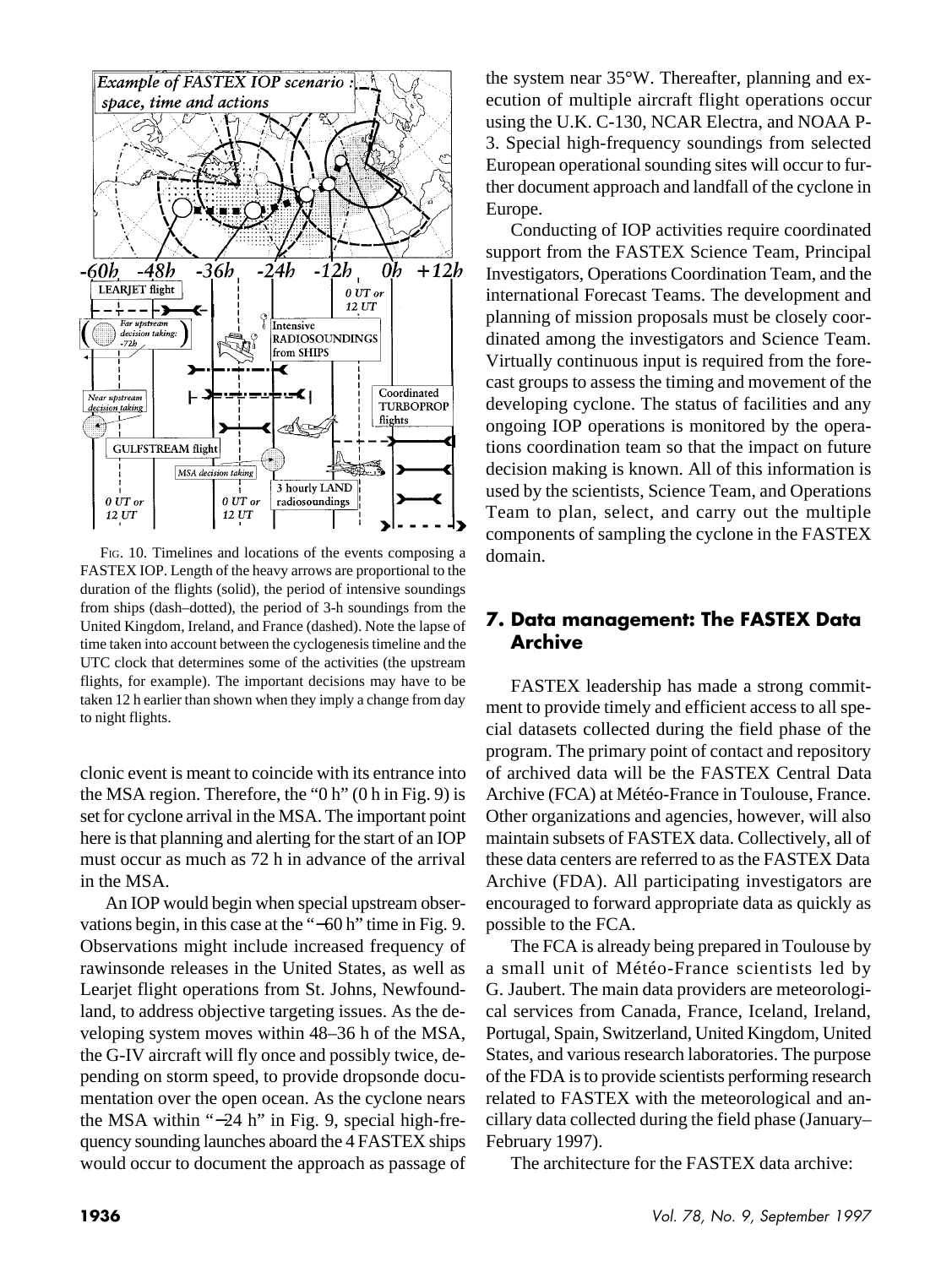- Establish a distributed network or a series of archive sites, specialized for each of the instruments (e.g., remote sensing or original in situ from aircraft) generating large data volumes, rather than construct a unique archive of all FASTEX data. In particular, these specialized sites can provide the original raw data.
- Prepare a central site (FCA) for selected processed datasets. Its content is described below.
- Provide, through the FCA, a centralized quick access to information about FASTEX data. This information will be reduced to a vital minimum, for example, what is available and where to access it.

The database within the FCA will cover 20°N, 140°W and 90°N, 40°E. It will include radiosondes from World Meteorological Organization (WMO) upper-air stations, ships equipped for ASAP soundings, and the FASTEX ships. The archive will consist of dropsonde data at high resolution as well as commercial aircraft data. There will be products derived from the remote sensing instruments: wind derived from the profilers on the ships or inland, radiometers, scatterometers, etc., and a number of ground weather radar scans. A limited number of wind and reflectivity fields from the airborne Doppler radars will eventually be provided by the radar scientists. A wide representation of satellite data for both geostationary [Geostationary Operational Environmental Satellite (GOES) and Meteosat] and polar-orbiting satellites (NOAA and DMSP ones) as well as GTS surface data from all land, ship, and buoy sites within the FASTEX domain will also be available.

Finally, operational analyses, and model reanalyses, when available, will provide a composite gridded dataset that will be suitable for diagnostic studies and model initialization. They will take the form of global fields. They will be provided by the Météo-France ARPEGE model, and possibly the United Kingdom Meteorological Office Unified Model. The former will employ a variational analysis technique.

The radiosonde and dropsonde data collected during FASTEX will circulate on the GTS. One purpose is to include some of this data in the operational data assimilation suites so that the planning of FASTEX MSA flights can benefit from (hopefully) better forecasts of cyclone positions and intensity. Another purpose is to construct the FCA in real time. A highresolution FASTEX sounding set of the FCA will be quality checked using all available operational and research datasets by UCAR–JOSS.

FASTEX data will be available through electronic access from the FCA (for research and educational purpose only). The address is http:// www.cnrm.meteo.fr:8000/dbfastex/. Final datasets will eventually be disseminated via CD-ROMs from the FCA.

*Acknowledgments.* Many figures in this paper have been contributed by scientists from the Météo-France group preparing FASTEX since early 1993: F. Ayrault, T. Bergot, G. Desroziers, G. Jaubert, F. Marin, B. Pouponneau, A. Alibert, F. Lalaurette, and others. Their contributions at all stages to FASTEX planning is gratefully acknowledged. The organization of FASTEX is coordinated by the FASTEX Core Steering Group, chaired by Dr. Daniel Cadet from CNRS. Dr. Cadet has played a central role in securing the funding for FASTEX. The other members of the FASTEX CSG are K. Browning (University of Reading), J. P. Chalon (Météo-France), R. Gall (NCAR), A. Joly (Météo-France), R. Langland (NRL), Y. Lemaître (CNRS), S. Nelson (NSF), J. Rasmussen (represented by M. Shapiro and D. Jorgensen, NOAA), and A. Thorpe (University of Reading).

# **Appendix: Expansions of short form terms**

| <b>ACARS</b>   | Aeronautical-radio-incorpo-       |
|----------------|-----------------------------------|
|                | rated Communication               |
|                | Addressing and Reporting          |
|                | System                            |
| AOC            | <b>Aircraft Operations Center</b> |
| AES            | Atmospheric Environment           |
|                | Service                           |
| ASTRAIA/ELDORA | X-band dual-beam Doppler          |
|                | radar                             |
| <b>ASAP</b>    | Semiautomatic ship sound-         |
|                | ings from enroute vessels         |
| <b>CETP</b>    | Centre d'éude des Environne-      |
|                | ments Terrestre et Planétaires    |
| CMC            | Canadian Meteorological           |
|                | Centre                            |
| <b>CNES</b>    | Centre National d'Etudes          |
|                | Spatiales                         |
| <b>CNRS</b>    | Centre National de la Recher-     |
|                | che Scientifique                  |
| COSNA          | <b>Composite Observing System</b> |
|                | for the North Atlantic            |
| DNMI           | Norwegian Meteorological          |
|                | Institute                         |
| DMSP           | Defense Military Satellite        |
|                | Program                           |
| EGOS           | European Group on Ocean           |
|                | <b>Stations</b>                   |
|                |                                   |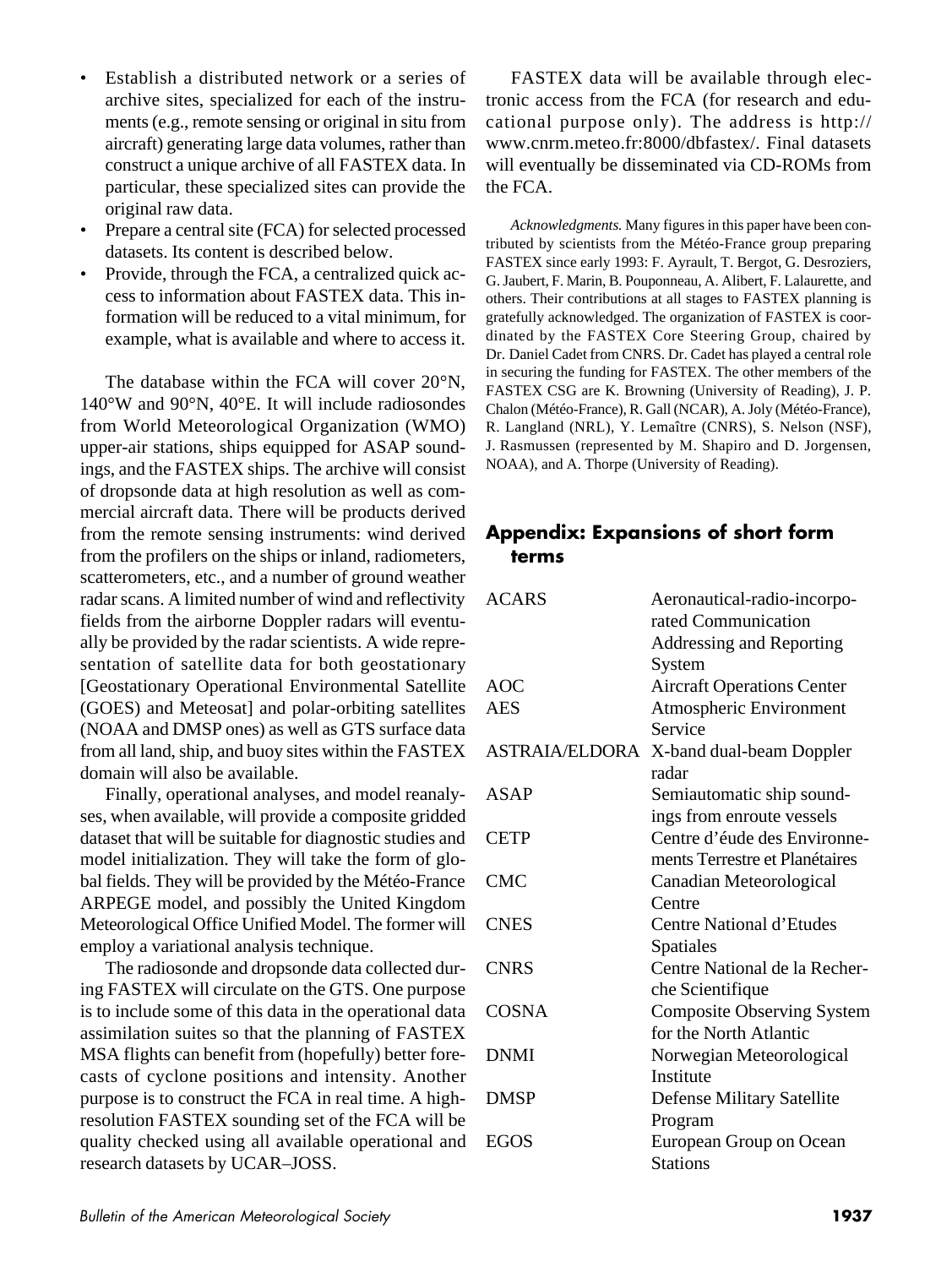| <b>FCA</b>       | <b>FASTEX Central Data</b><br>Archive | -, F. Lalaurette, A. Joly, and C. Loo, 1995: North Atlantic<br>ultra-high frequency variability: An introductory survey.           |
|------------------|---------------------------------------|------------------------------------------------------------------------------------------------------------------------------------|
| <b>FDA</b>       | <b>FASTEX Data Archive</b>            | Tellus, 47A, 671-696.                                                                                                              |
| <b>FUS</b>       | Far upstream area                     | Beugin, R., and M. Rochard, 1991: L'hiver 1989-1990. Les                                                                           |
| <b>ESA</b>       | European Space Agency                 | tempêtes et quelques autres phénomènes. Météo-France,<br>SCEM, Prévision Générale et Aéronautique Tech. Rep.                       |
| <b>GPS</b>       | Global Positioning System             | 184 pp. [Available from Météo-France, SCEM/PREVI, 42 av.                                                                           |
| <b>GTS</b>       | Global Telecommunications             | G. Coriolis, F-31057 Toulouse cedex 1, France.]                                                                                    |
|                  | System                                | Bishop, C. H., 1993: On the behaviour of baroclinic waves un-                                                                      |
| <b>IFREMER</b>   | Institut Francais de Recherche        | dergoing horizontal deformation. I: The "RT" phase diagram.                                                                        |
|                  |                                       | Quart. J. Roy. Meteor. Soc., 119, 221-240.                                                                                         |
|                  | pour l'Exploitation de la Mer         | -, and A. J. Thorpe, 1994a: Frontal wave stability during moist                                                                    |
| <b>INSU-CNRS</b> | <b>Institut National des Sciences</b> | deformation frontogenesis. Part I: Linear wave dynamics.                                                                           |
|                  | de l'Univers-CNRS                     | J. Atmos. Sci., 51, 852-873.<br>-, and -, 1994b: Frontal wave stability during moist de-                                           |
| <b>IOP</b>       | Intensive observing period            | formation frontogenesis. Part II: The suppression of nonlinear                                                                     |
| <b>LAM</b>       | Local area model                      | wave development. J. Atmos. Sci., 51, 874-888.                                                                                     |
| <b>MIT</b>       | Massachusetts Institute of            | Bjerknes, J., and H. Solberg, 1922: Life cycle of cyclones and the                                                                 |
|                  | Technology                            | polar front theory of atmospheric circulation. Geofys. Publ.,                                                                      |
| <b>MFR</b>       | <b>Medium Range Forecast</b>          | 3, 1.                                                                                                                              |
| <b>MSA</b>       | Multiscale sampling area              | Blackmon, M. L., Y. H. Lee, and J. M. Wallace, 1984: Hori-                                                                         |
| <b>NCAR</b>      | National Center for Atmo-             | zontal structure of 500-mb height fluctuations with long, in-                                                                      |
|                  | spheric Research                      | termediate, and short time scales. J. Atmos. Sci., 41,<br>961-979.                                                                 |
| <b>NCEP</b>      | National Centers for Environ-         | Browning, K. A., 1994: GEWEX Cloud System Study (GCSS):                                                                            |
|                  | mental Prediction                     | Science Plan. IGPO Publication Series, Vol. 11, IGPO, 62 pp.                                                                       |
| <b>NESDIS</b>    | <b>National Environmental</b>         | -, and N. M. Roberts, 1994: Structure of a frontal cyclone.                                                                        |
|                  | Satellite, Data and                   | Quart. J. Roy. Meteor. Soc., 120, 1535-1557.                                                                                       |
|                  | <b>Information Service</b>            | -, and -, 1996: Variation of precipitation structure along                                                                         |
| <b>NOAA</b>      | National Atmospheric and              | a cold front. Quart. J. Roy. Meteor. Soc., 122, 1845-1872.                                                                         |
|                  | Oceanic Administration                | -, S. A. Clough, C. S. A. Davitt, N. M. Roberts, T. D. Hewson,                                                                     |
| <b>NRL</b>       | Naval Research Laboratory             | and P. G. W. Healey, 1995: Observations of the mesoscale sub-<br>structure in the cold air of a developing frontal cyclone. Quart. |
| <b>NSF</b>       | <b>National Science Foundation</b>    | J. Roy. Meteor. Soc., 121, 1229-1254.                                                                                              |
| <b>NUS</b>       |                                       | -, N. M. Roberts, and A. J. Illingworth, 1997: Mesoscale analy-                                                                    |
|                  | Near upstream area                    | sis of the activation of a cold front during cyclogenesis. Quart.                                                                  |
| <b>ONR</b>       | Office of Naval Research              | J. Roy. Meteor. Soc., 123, in press.                                                                                               |
| <b>RAF</b>       | Royal Air Force                       | Charney, J. G., 1947: The dynamics of long waves in a baroclinic                                                                   |
| <b>RSF</b>       | <b>Remote Sensing Facility</b>        | westerly current. J. Meteor., 4, 135-162.                                                                                          |
| <b>SNR</b>       | Signal to noise ration                | -, and M. E. Stern, 1962: On the stability of internal baroclinic                                                                  |
| <b>SUNY</b>      | <b>State University of New York</b>   | jets in a rotating atmosphere. J. Atmos. Sci., 19, 159-162.<br>Clough, S. A., and J. Testud, 1988: The FRONTS-87 Experiment        |
| <b>UCLA</b>      | University of California,             | and Mesoscale Frontal Dynamics Project. World Meteor. Org.                                                                         |
|                  | Los Angeles                           | Bull., 37, 276-281.                                                                                                                |
| <b>USAF</b>      | U.S. Air Force                        | Davis, C. A., and K. E. Emanuel, 1988: Observational evidence                                                                      |
| <b>VAD</b>       | Velocity Azimuth Display              | for the influence of surface heat fluxes on rapid marine cyclo-                                                                    |
| VI               | Vedusitofa Islands (Icelandic         | genesis. Mon. Wea. Rev., 116, 2649-2659.                                                                                           |
|                  | Meteorological Services)              | Dirks, R. A., J. P. Kuettner, and J. A. Moore, 1988: Genesis of                                                                    |
| <b>WMO</b>       | World Meteorological                  | Atlantic Lows Experiment (GALE): An overview. Bull. Amer.                                                                          |
|                  | Organization                          | Meteor. Soc., 69, 148-160.<br>Dou, X., G. Scialom, and Y. Lemaitre, 1996: MANDOP analysis                                          |
|                  |                                       | and airborne Doppler radar for mesoscale studies. Quart. J.                                                                        |

# **References**

Ayrault, F., 1995: Suivi automatique des tourbillons sur l'Atlantique Nord (in French). Masters thesis, Université P. Sabatier, Toulouse, 30 pp. [Available from Météo-France, CNRM/GMME/RECYF, 42 av. G. Coriolis, F-31057 Toulouse cedex 1, France.]

*Roy. Meteor. Soc.,* **122,** 1231–1261.

experiments. *Ann. Geophys.,* **13,** 1065–1074.

Doyle, J. D., 1995: Coupled ocean wave/atmosphere mesoscale model simulations of cyclogenesis. *Tellus,* **47A,** 766–778. Dupuis, H., A. Weill, K. Katsaros, and P. K. Taylor, 1995: Turbulent heat fluxes by profile and inertial dissipation methods: Analysis of the atmospheric surface layer from shipboard measurements during the SOFIA/ASTEX and SEMAPHORE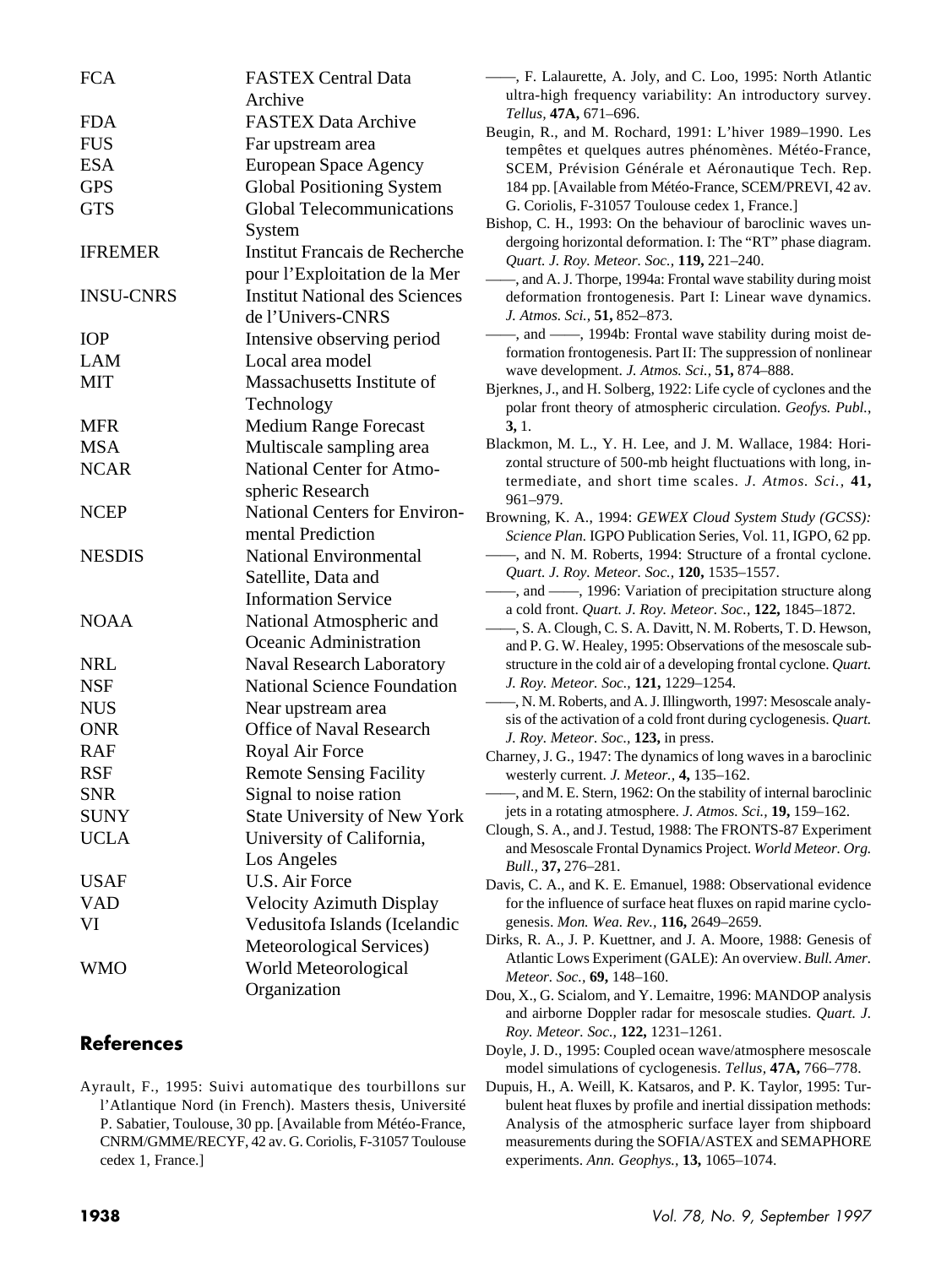- Eady, E. T., 1949: Long-waves and cyclone waves. *Tellus,* **1(3)**, 33–52.
- Eliassen, A., 1962: On the vertical circulation in frontal zones. *Geofys. Publ.,* **24,** 147–160.
- Fairall, C. W., J. Kepert, and G. J. Holland, 1995: The effect of sea spray on surface energy transports over the ocean. *Global Atmos. Ocean Syst.,* **2,** 121–142.
- ——, E. F. Bradley, D. P. Rogers, J. B. Edson, and G. S. Young, 1996: Bulk parameterization of air–sea fluxes for TOGA-COARE Experiment. *J. Geophys. Res.,* **101,** 3747–3764.
- Farrell, B. F., 1985: Transient growth of damped baroclinic waves. *J. Atmos. Sci.,* **42,** 2718–2727.
- ——, 1988: Optimal excitation of neutral rossby waves. *J. Atmos. Sci.,* **45,** 163–172.
- ——, 1989: Optimal excitation of baroclinic waves. *J. Atmos. Sci.,* **46,** 1193–1206.
- ——, 1990: Small error dynamics and the predictability of atmospheric flows. *J. Atmos. Sci.,* **47,** 2409–2416.
- Fischer, C., 1996: Prediction of error covariances in a semigeostrophic model. Preprints, *Seventh Conf. on Mesoscale Processes,* Reading, United Kingdom, Amer. Meteor. Soc., 372–373.
- Grønås, S., and M. A. Shapiro, 1997: *The Life Cycles of Extratropical Cyclones.* Amer. Meteor. Soc., 300 pp.
- Hadlock, R., and C. W. Kreitzberg, 1988: The Experiment on Rapidly Intensifying Cyclones over the Atlantic (ERICA) field study: Objectives and plans. *Bull. Amer. Meteor. Soc.,* **69,** 1309–1320.
- Hildebrand, P. H., and Coauthors, 1996: The ELDORA/ ASTRAIA airborne Doppler weather radar: High-resolution observations from TOGA COARE. *Bull. Amer. Meteor. Soc.,* **77,** 213–232.
- Hoskins, B. J., and F. P. Bretherton, 1972: Atmospheric frontogenesis models: Mathematical formulation and solution. *J. Atmos. Sci.*, **29,** 11–37.
- Joly, A., 1995: The stability of steady fronts and the adjoint method: Nonmodal frontal waves. *J. Atmos. Sci.,* **52,** 3082– 3108.
- ——, and A. J. Thorpe, 1990: Frontal instability generated by tropospheric potential vorticity anomalies. *Quart. J. Roy. Meteor. Soc.,* **116,** 525–560.
- ——, and ——, 1991: The stability of time-dependent flows: An application to fronts in developing baroclinic waves. *J. Atmos. Sci.,* **48,** 163–182.
- ——, and F. Lalaurette, 1991: Une proposition pour une expérience FRONTS 9x. Centre National de Recherches Météorologiques, FASTEX Project Office Tech. Rep. 1, 42 pp. [Available from Météo-France, CNRM, FASTEX Project Office, 42 av. G. Coriolis, F-31057 Toulouse cedex 1, France.]
- Jorgensen, D., and A. Joly, 1995: FASTEX field programme, Operations overview. Centre National de Recherches Météorologiques, FASTEX Project Office Tech. Rep. 4, 55 pp. [Available from Météo-France, CNRM, FASTEX Project Office, 42 av. G. Coriolis, F-31057 Toulouse cedex 1, France.] ——, P. Bessemoulin, S. Clough, and J. A. Moore, 1996a:
- FASTEX Operations Plan. Centre National de Recherches Météorologiques, FASTEX Project Office Tech. Rep. 5, 164 pp. [Available from Météo-France, CNRM, FASTEX Project Office, 42 av. G. Coriolis, F-31057 Toulouse cedex 1, France.]

——, T. Matejka, and J. D. DuGranrut, 1996b: Multi-beam techniques for deriving wind fields from airborne Doppler radars. *J. Meteor. Atmos. Phys.,* **59,** 83–104.

- Kleinschmidt, E., 1950: Über Aufbau und Enstehung von Zyklonen, I Teil. *Meteor. Rundsch.,* **3,** 1–6.
- Kuo, Y.-H., R. J. Reed, and S. Low-Nam, 1991: Effects of surface energy fluxes during the early development and rapid intensification stages of seven explosive cyclones in the western Atlantic. *Mon. Wea. Rev.,* **119,** 457–476.
- Lagouvardos, K., Y. Lemaitre, and G. Scialom, 1993: Importance of diabatic processes on ageostrophic circulations observed during the FRONTS 87 experiment. *Quart. J. Roy. Meteor. Soc.,* **119,** 1321–1345.
- Langland, R. H., R. L. Elsberry, and R. M. Errico, 1995: Evaluation of physical processes in an idealized extratropical cyclone using adjoint techniques. *Quart. J. Roy. Meteor. Soc.,* **121,** 1349–1386.
- Lemaître, Y., and G. Scialom, 1992: Three-dimensional mesoscale circulation within a convective post-frontal system. Possible role of conditional symmetric instability for triggering convective motions. *Quart. J. Roy. Meteor. Soc.,* **118,** 71–99.
- Malardel, S., A. Joly, F. Courbet, and Ph. Courtier, 1993: Nonlinear evolution of ordinary frontal waves induced by low-level potential vorticity anomalies. *Quart. J. Roy. Meteor. Soc.,* **119,** 681–713.
- Neiman, P. J., M. A. Shapiro, and L. S. Fedor, 1993: The life cycle of an extratropical marine cyclone. Part II: Mesoscale structure and diagnostics. *Mon. Wea. Rev.,* **121,** 2177–2199.
- Palmer, T. N., R. Gelaro, J. Barkmeijer, and R. Buizza, 1997: Singular vectors, metrics and adaptive observations. *J. Atmos. Sci.,* **54,** in press.
- Petterssen, S., 1955: A general survey of factors influencing development at sea level. *J. Meteor.,* **12,** 36–42.
- Protat, A., Y. Lemaitre, and G. Scialom, 1997: Retrieval of kinematic fields using a single-beam airborne Doppler radar performing circular trajectories. *J. Atmos. Oceanic Technol.,* **14,** 769–791.
- Rivals, H., J. P. Cammas, and I. A. Renfrew, 1997: Secondary cyclogenesis: The initiation of a frontal wave observed over the eastern Atlantic. *Quart. J. Roy. Meteor. Soc.,* **123,** in press.
- Roebber, P. J., 1984: Statistical analysis and updated climatology of explosive cyclones. *Mon. Wea. Rev.,* **112,** 1577–1589.
- Ryan, B. F., 1996: On the global variation of precipitating layer clouds. *Bull. Amer. Meteor. Soc.,* **77,** 53–70.
- Sanders, F., and J. R. Gyakum, 1980: Synoptic-dynamic climatology of the "bomb." *Mon. Wea. Rev.,* **108,** 1589–1606.
- Sawyer, J. S., 1956: The vertical circulation at meteorological fronts and its relation to frontogenesis. *Proc. Roy. Soc. London,* **A324,** 346–362.
- Schär, C., and H. C. Davies, 1990: An instability of mature cold front. *J. Atmos. Sci.,* **47,** 929–950.
- Scialom, G., and Y. Lemaître, 1990: A new analysis for the retrieval of three-dimensional mesoscale wind fields from multiple Doppler radar. *J. Atmos. Oceanic Technol.,* **7,** 640–665.
- Snyder, C., 1996: Summary of an informal workshop on adaptive observations and FASTEX. *Bull. Amer. Meteor. Soc.,* **77,** 953– 961.
- Stewart, R. E., 1991: Canadian Atlantic Storms Program: Progress and plans of the meteorological component. *Bull. Amer. Meteor. Soc.,* **72,** 364–371.